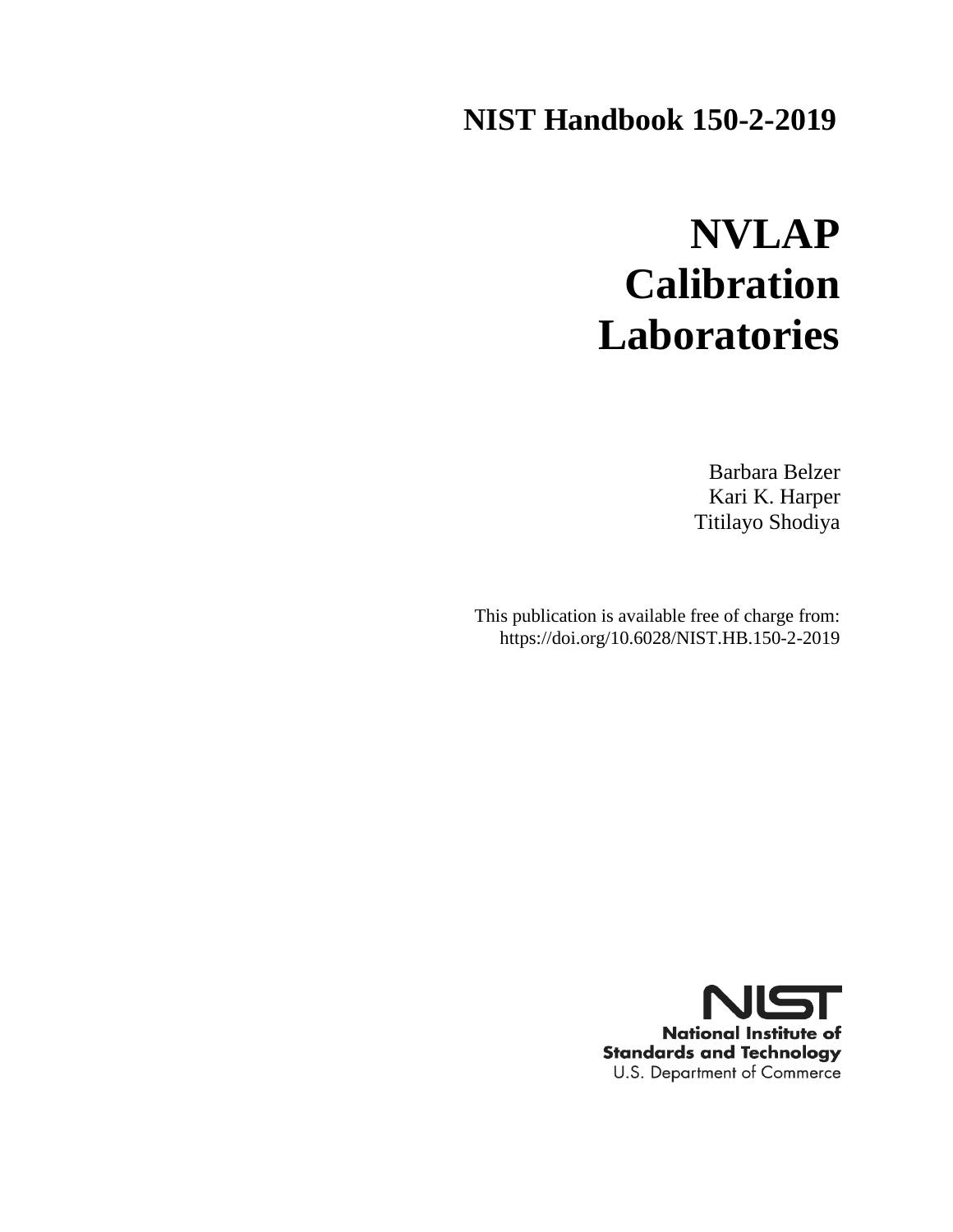# **NIST Handbook 150-2-2019**

# **NVLAP Calibration Laboratories**

Barbara Belzer Kari K. Harper Titilayo Shodiya *National Voluntary Laboratory Accreditation Program Standards Coordination Office Laboratory Programs*

> This publication is available free of charge from: https://doi.org/10.6028/NIST.HB.150-2-2019

July 2019 INCLUDES UPDATES AS OF 08-12-2019; SEE PAGE V



U.S. Department of Commerce *Wilbur L. Ross, Jr., Secretary*

National Institute of Standards and Technology *Walter Copan, NIST Director and Undersecretary of Commerce for Standards and Technology*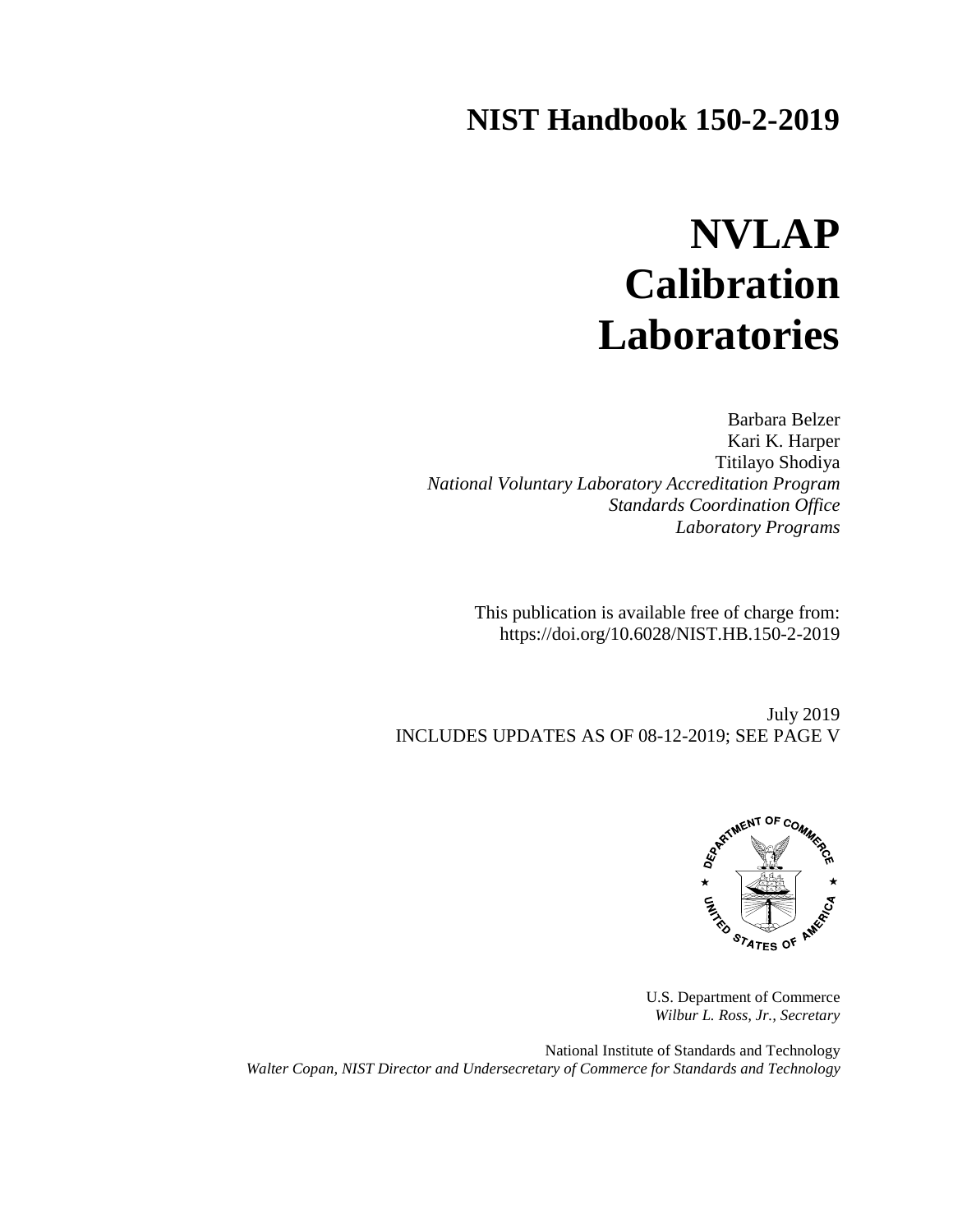Certain commercial entities, equipment, or materials may be identified in this document in order to describe an experimental procedure or concept adequately. Such identification is not intended to imply recommendation or endorsement by the National Institute of Standards and Technology, nor is it intended to imply that the entities, materials, or equipment are necessarily the best available for the purpose.

**National Institute of Standards and Technology Handbook 150-2-2019 Natl. Inst. Stand. Technol. Handbook 150-2-2019, 41 pages (July 2019)**

> **This publication is available free of charge from: https://doi.org/10.6028/NIST.HB.150-2-2019**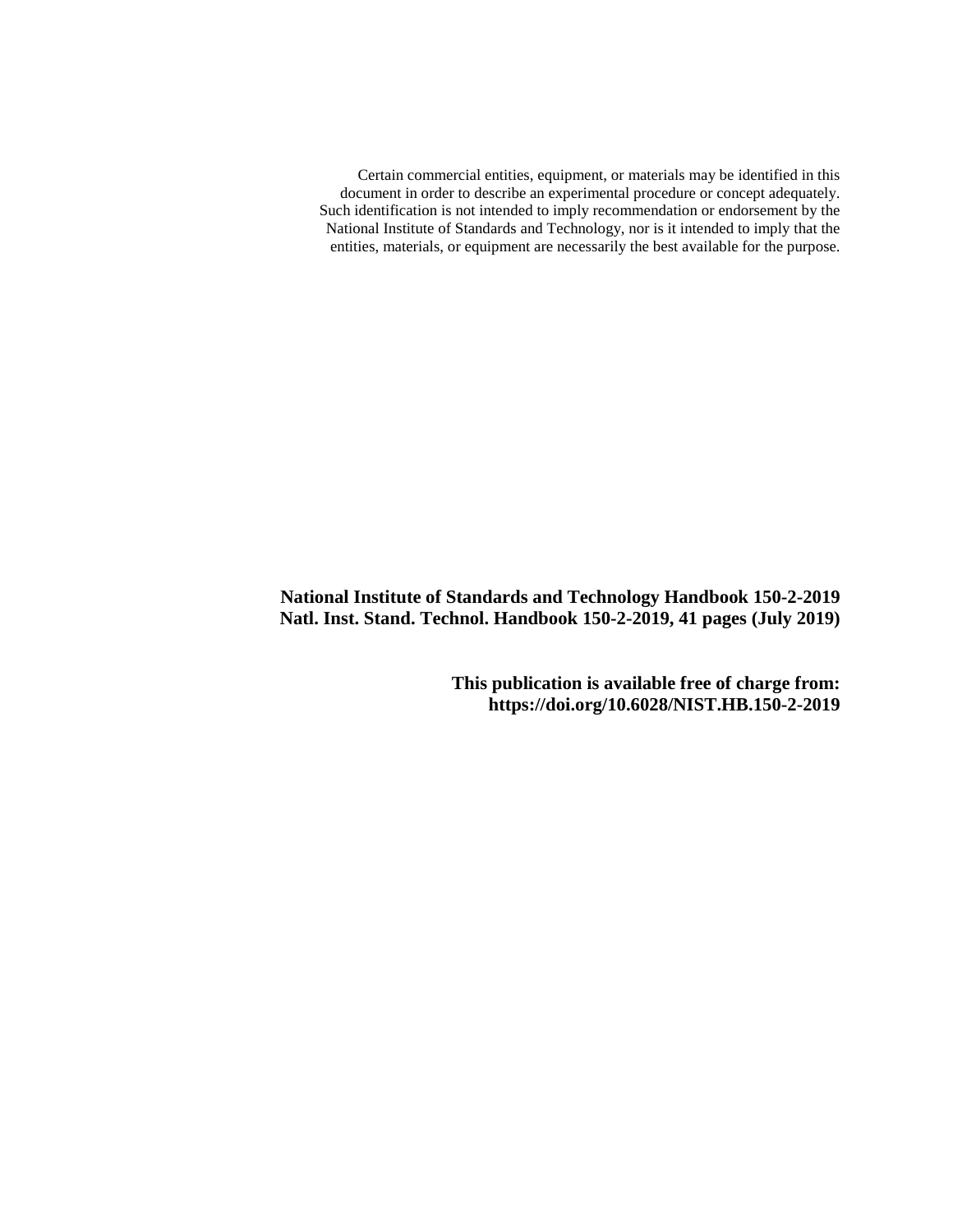$\mathcal{L}_\text{max} = \mathcal{L}_\text{max} = \mathcal{L}_\text{max} = \mathcal{L}_\text{max} = \mathcal{L}_\text{max} = \mathcal{L}_\text{max} = \mathcal{L}_\text{max} = \mathcal{L}_\text{max} = \mathcal{L}_\text{max} = \mathcal{L}_\text{max} = \mathcal{L}_\text{max} = \mathcal{L}_\text{max} = \mathcal{L}_\text{max} = \mathcal{L}_\text{max} = \mathcal{L}_\text{max} = \mathcal{L}_\text{max} = \mathcal{L}_\text{max} = \mathcal{L}_\text{max} = \mathcal{$ 

#### **NVLAP AND THE NVLAP LOGO**

The term *NVLAP* and the NVLAP logo are registered marks of the U.S. Federal Government, which retains exclusive rights to control the use thereof. Permission to use the term and symbol (NVLAP logo with approved caption) is granted to NVLAP-accredited laboratories for the limited purpose of announcing their accredited status, and for use on reports that describe only testing and calibration within the scope of accreditation. NVLAP reserves the right to control the quality of the use of the NVLAP term, logo, and symbol.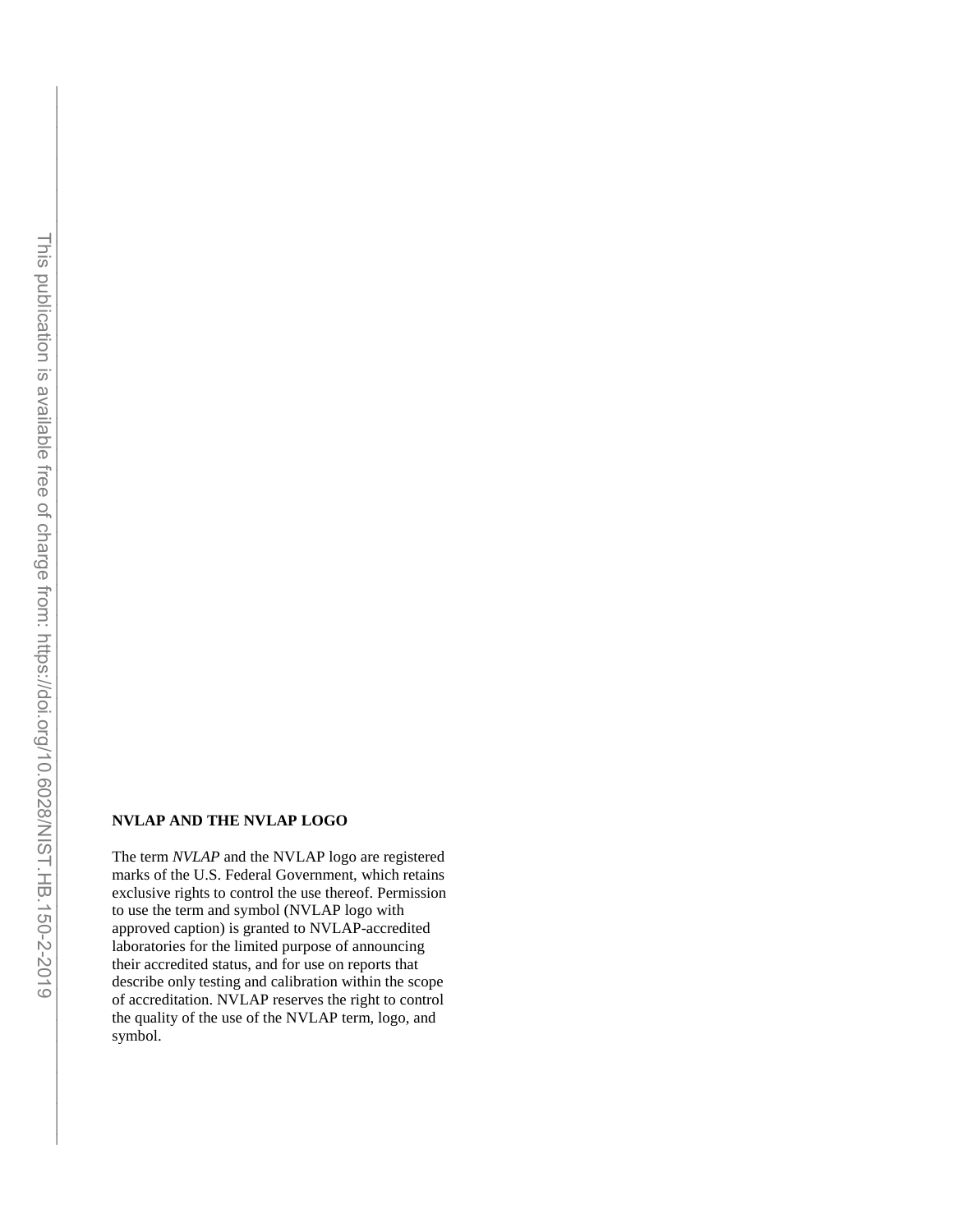# **Contents**

| 1 |     |                                                                                                     |  |  |  |  |  |
|---|-----|-----------------------------------------------------------------------------------------------------|--|--|--|--|--|
|   | 1.1 |                                                                                                     |  |  |  |  |  |
|   | 1.2 |                                                                                                     |  |  |  |  |  |
|   | 1.3 |                                                                                                     |  |  |  |  |  |
|   | 1.4 |                                                                                                     |  |  |  |  |  |
|   | 1.5 |                                                                                                     |  |  |  |  |  |
|   | 1.6 |                                                                                                     |  |  |  |  |  |
| 2 |     |                                                                                                     |  |  |  |  |  |
| 3 |     |                                                                                                     |  |  |  |  |  |
|   |     |                                                                                                     |  |  |  |  |  |
|   | 3.2 |                                                                                                     |  |  |  |  |  |
|   | 3.3 |                                                                                                     |  |  |  |  |  |
|   |     | 3.4 Laboratories seeking accreditation for calibrations with uncertainties near those provided by a |  |  |  |  |  |
|   |     |                                                                                                     |  |  |  |  |  |
| 4 |     |                                                                                                     |  |  |  |  |  |
|   | 4.1 |                                                                                                     |  |  |  |  |  |
|   |     |                                                                                                     |  |  |  |  |  |
| 5 |     |                                                                                                     |  |  |  |  |  |
| 6 |     |                                                                                                     |  |  |  |  |  |
|   | 6.1 |                                                                                                     |  |  |  |  |  |
|   |     |                                                                                                     |  |  |  |  |  |
|   |     |                                                                                                     |  |  |  |  |  |
|   | 6.4 |                                                                                                     |  |  |  |  |  |
|   | 6.5 |                                                                                                     |  |  |  |  |  |
|   | 6.6 |                                                                                                     |  |  |  |  |  |
| 7 |     |                                                                                                     |  |  |  |  |  |
|   | 7.1 |                                                                                                     |  |  |  |  |  |
|   | 7.2 |                                                                                                     |  |  |  |  |  |
|   | 7.3 |                                                                                                     |  |  |  |  |  |
|   | 7.4 |                                                                                                     |  |  |  |  |  |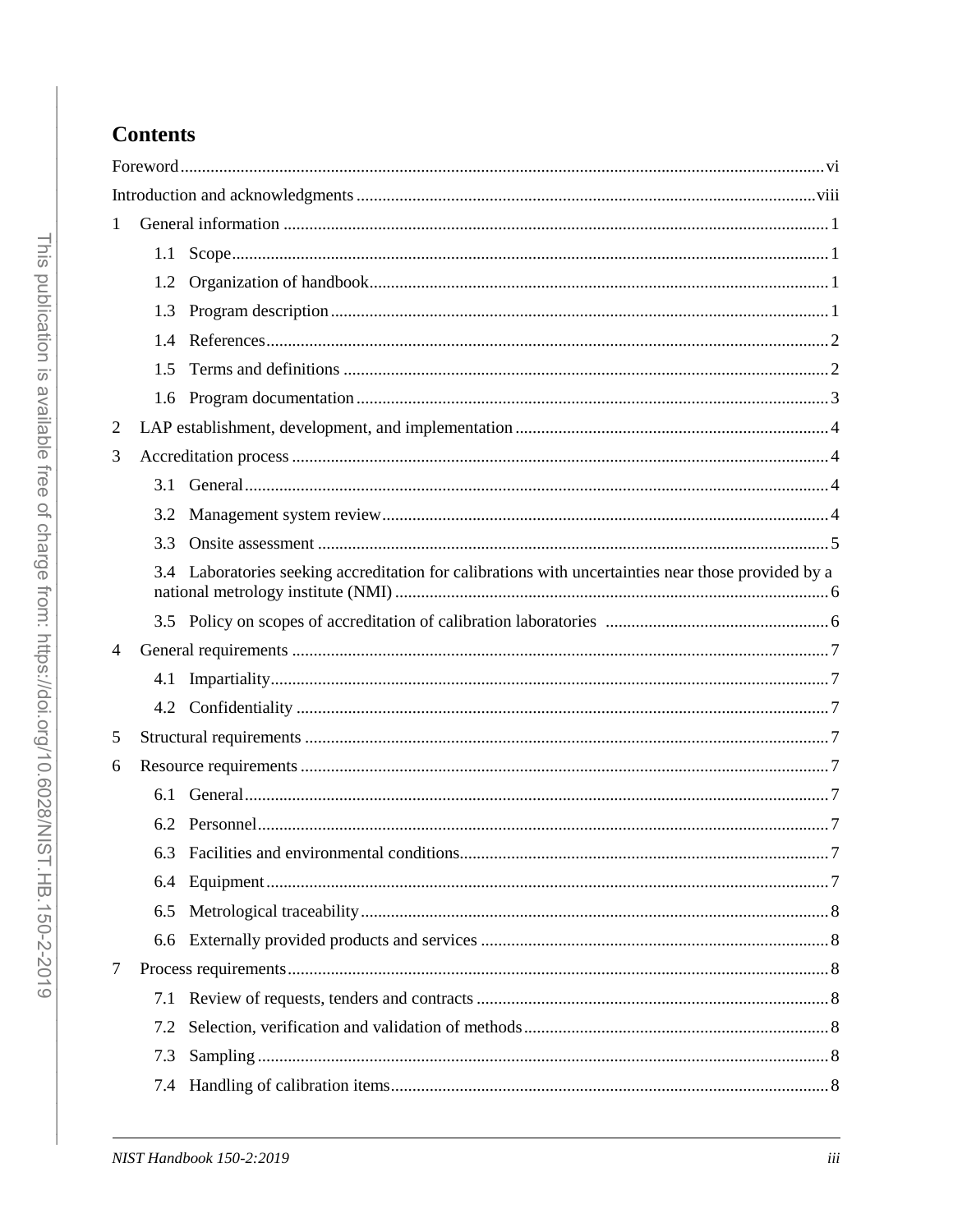| 7.6            |  |  |  |  |  |  |
|----------------|--|--|--|--|--|--|
| 7.7            |  |  |  |  |  |  |
| 7.8            |  |  |  |  |  |  |
| 7.9            |  |  |  |  |  |  |
|                |  |  |  |  |  |  |
|                |  |  |  |  |  |  |
| 8              |  |  |  |  |  |  |
| 9              |  |  |  |  |  |  |
|                |  |  |  |  |  |  |
|                |  |  |  |  |  |  |
|                |  |  |  |  |  |  |
|                |  |  |  |  |  |  |
|                |  |  |  |  |  |  |
| D2             |  |  |  |  |  |  |
| D <sub>3</sub> |  |  |  |  |  |  |
|                |  |  |  |  |  |  |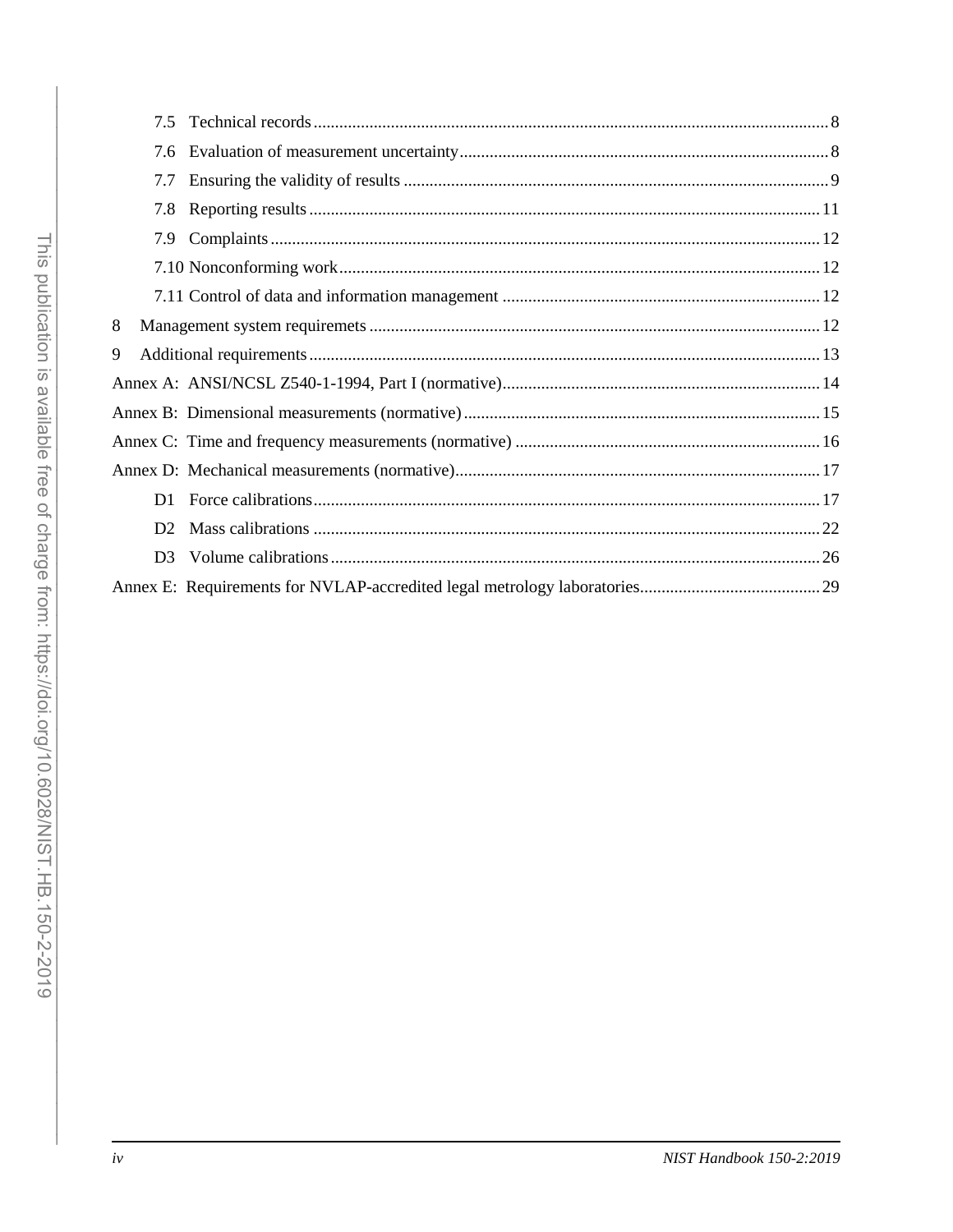#### **Errata**

This table contains changes that have been incorporated into NIST Handbook 150-2. Errata updates can include corrections, clarifications, or other minor changes in the publication that are either *editorial* or *substantive* in nature.

| <b>Date</b> | <b>Type</b> | Change                            | <b>Pages</b> |
|-------------|-------------|-----------------------------------|--------------|
| 08-08-2019  | Editorial   | Updated requirements for 7.8.1 f) | 12           |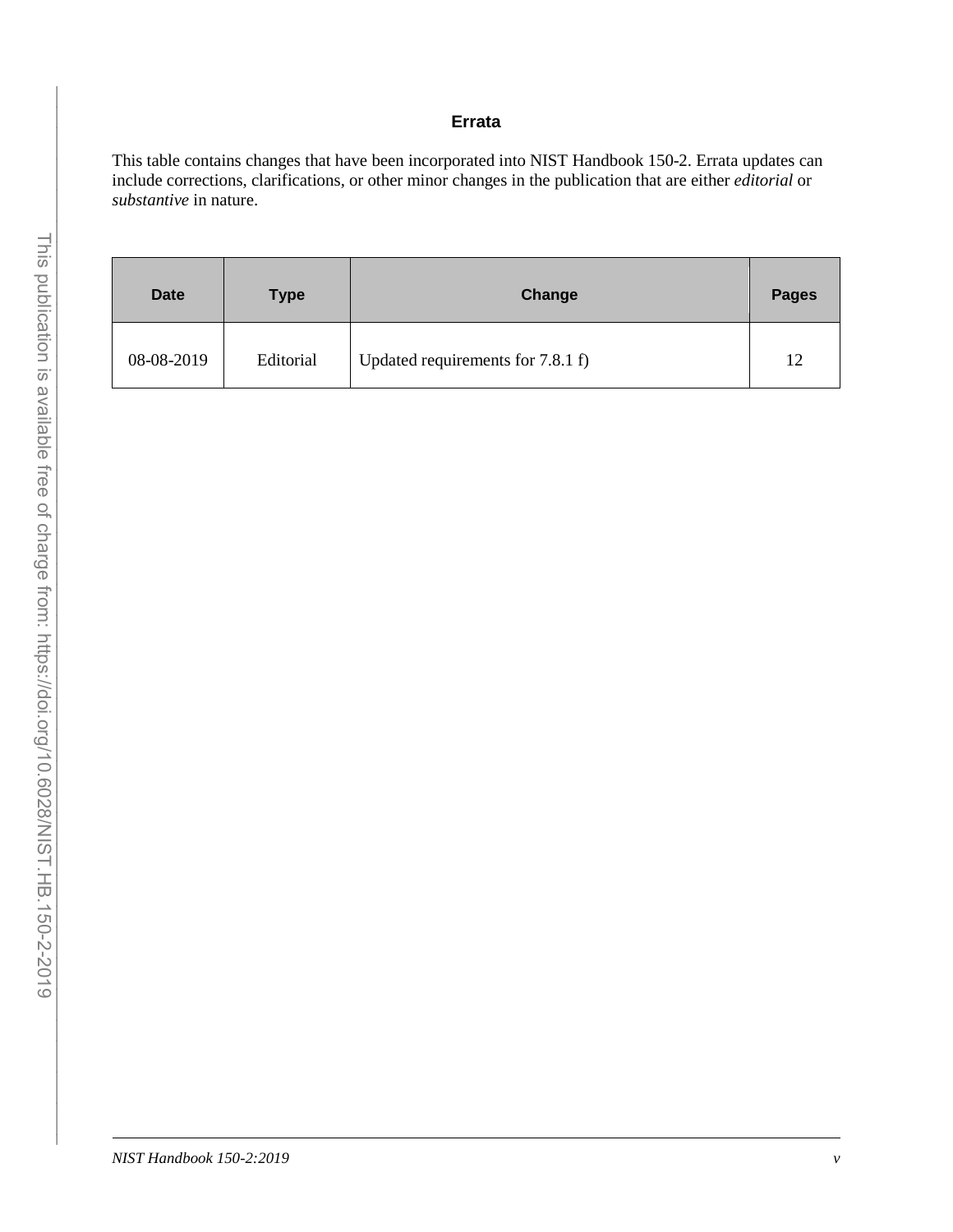# <span id="page-7-0"></span>**Foreword**

The NIST Handbook 150 publication series sets forth the procedures, requirements, and guidance for the accreditation of testing and calibration laboratories by the National Voluntary Laboratory Accreditation Program (NVLAP). The series is comprised of the following publications:

- NIST Handbook 150, *NVLAP Procedures and General Requirements* (hereafter referred to as NIST Handbook 150), which contains the general procedures and requirements under which NVLAP operates as an unbiased third-party accreditation body;
- NIST Handbook 150-xx program-specific handbooks, which supplement NIST Handbook 150 by providing additional requirements, guidance, and interpretive information applicable to specific NVLAP laboratory accreditation programs (LAPs).

The program-specific handbooks are not stand-alone documents, but rather are companion documents to NIST Handbook 150. They tailor the general criteria found in NIST Handbook 150 to the specific tests, calibrations, or types of tests or calibrations covered by a LAP.

NIST Handbook 150-2, *NVLAP Calibration Laboratories,* presents the technical requirements and guidance for the accreditation of laboratories under the NVLAP Calibration Laboratories LAP. The 2019 edition of NIST Handbook 150-2 supersedes and replaces the 2016 edition.

The handbook was revised with the participation of technical experts in the eight fields of calibration: dimensional, electromagnetics – dc/low frequency, electromagnetics – rf/microwave frequency, time and frequency, ionizing radiation, mechanical, optical radiation, and thermodynamic. The following significant changes have been made to this handbook with respect to the previous edition:

the numbering has been updated to reflect that used by ISO/IEC 17025:2017, *General requirements for the competence of testing and calibration laboratories*; (hereafter referred to as ISO/IEC 17025).

- The 2019 edition consolidates several technical guidance documents in the NIST Handbook 150-2 series into one document with a set of normative annexes.
	- Annex A addresses the general accreditation requirements prescribed in ANSI/NCSL Z540-1-1994, *Calibration Laboratories and Measuring and Test Equipment – General Requirements, Part I* that are not directly addressed in ISO/IEC 17025.
	- Annex B sets out technical requirements not covered in NIST Handbook 150 that are applicable to a laboratory recognized as competent to carry out dimensional calibrations.
	- Annex C sets out technical requirements not covered in NIST Handbook 150 that are applicable to a laboratory recognized as competent to carry out time and frequency calibrations.
	- Annex D sets out technical requirements not covered in NIST Handbook 150 that are applicable to a laboratory recognized as competent to carry out mechanical calibrations in the areas of force, mass, and volume.
	- Annex E sets out technical requirements not covered in NIST Handbook 150 that are applicable to a laboratory recognized by the NIST Office of Weights and Measures and which performs legal metrology as a State weights and measures laboratory.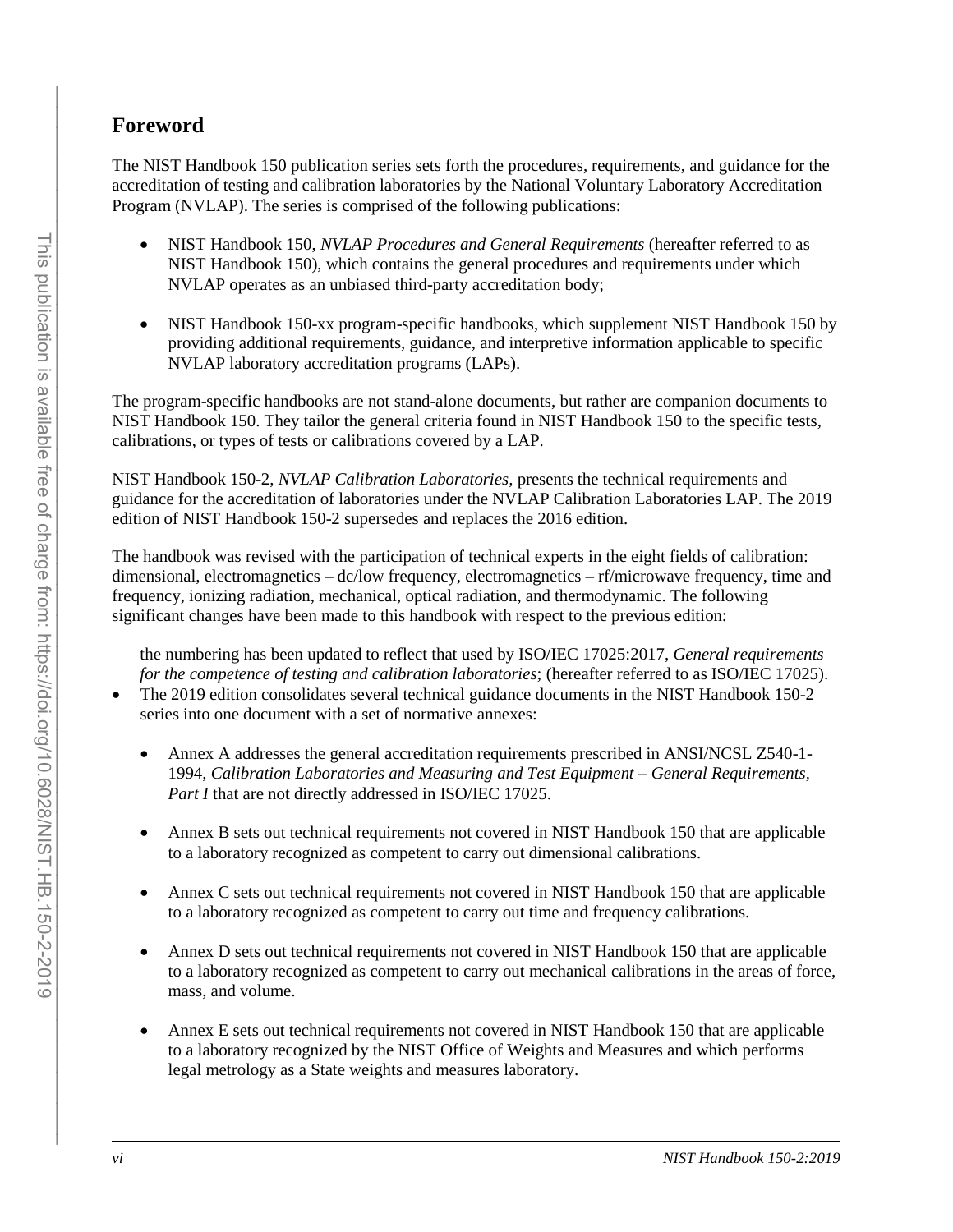Additional annexes covering the remaining fields of calibration will be published upon the completion of their review and updating. For areas where additional annexes have not yet been developed, it is suggested that laboratories continue to follow best practices for those fields of calibration.

Previously issued NVLAP lab bulletins pertaining to the Calibration Laboratories LAP have been incorporated into the appropriate clauses of the handbook. References and definitions have been updated, where necessary.

This handbook is also available on the NVLAP website [\(http://www.nist.gov/nvlap\)](http://www.nist.gov/nvlap).

Questions or comments concerning this handbook should be submitted to NVLAP, National Institute of Standards and Technology, 100 Bureau Drive, Mailstop 2140, Gaithersburg, MD, 20899-2140; phone: 301-975-4016; fax: 301-926-2884; e-mail: [nvlap@nist.gov.](mailto:nvlap@nist.gov)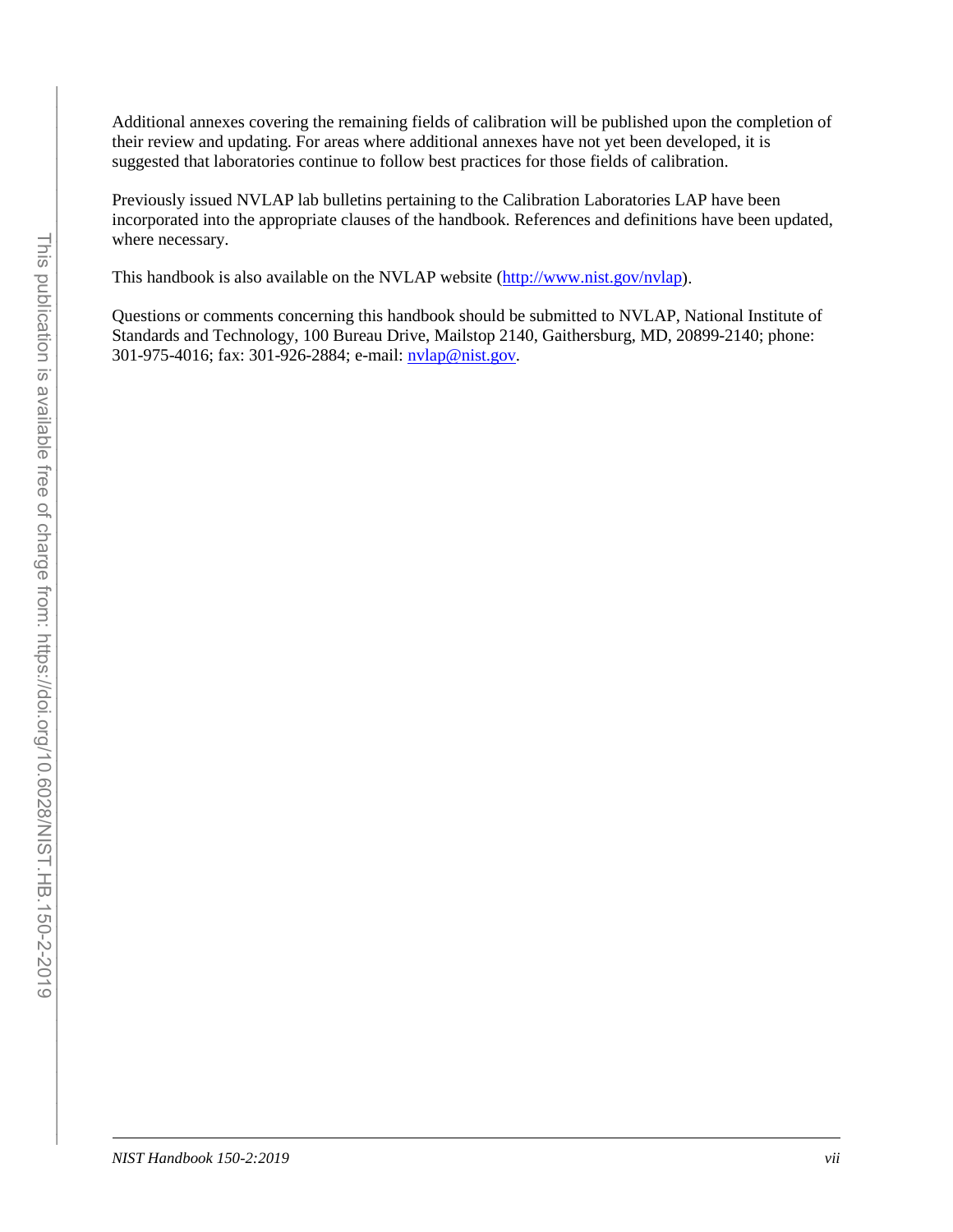# <span id="page-9-0"></span>**Introduction and acknowledgments**

The Calibration Laboratories Accreditation Program was developed by the National Voluntary Laboratory Accreditation Program (NVLAP) at the National Institute of Standards and Technology (NIST) at the request of the National Conference of Standards Laboratories (now NCSL International). The goal of the program is to provide a means by which calibration laboratories can be assessed for competency. This voluntary program is not designed to impose specific calibration procedures or minimum uncertainties on applicant laboratories; instead, the program allows for all scientifically valid calibration schemes and requires that laboratories derive and document their calibration and measurement capabilities (CMCs).

In order to streamline program documentation, this handbook consolidates and replaces the previous technical guidance documents in the NIST Handbook 150-2 series. Clauses 3 through 8 of this handbook and the normative annexes include requirements for accreditation that are in addition to those found in ISO/IEC 17025. Annexes for the fields of calibration will be published as they are completed. The authors wish to thank the many NIST colleagues who provided technical contributions and reviews for the revision of this handbook.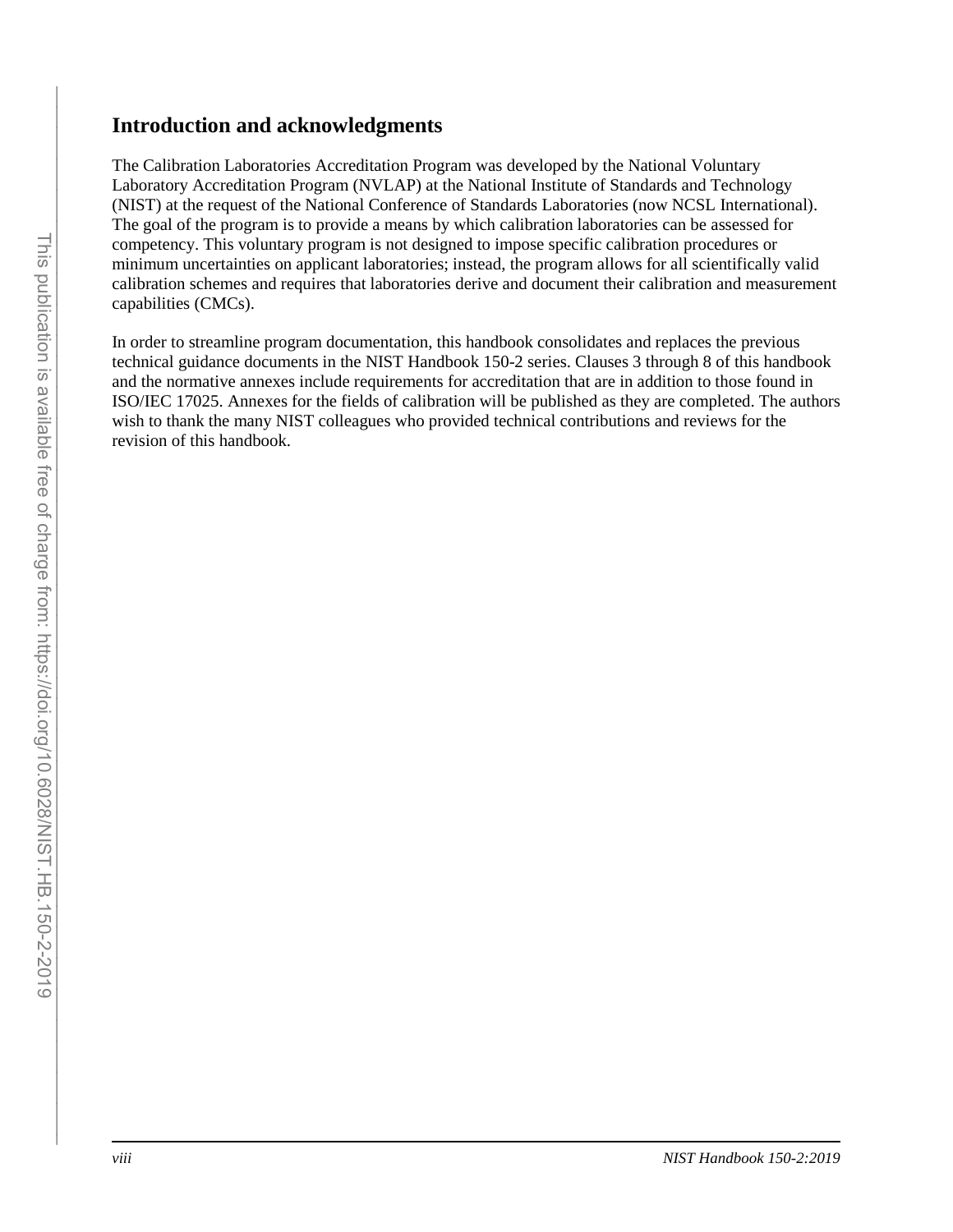# <span id="page-10-0"></span>**1 General information**

# <span id="page-10-1"></span>**1.1 Scope**

**1.1.1** This handbook specifies the technical requirements and provides guidance for the accreditation of laboratories under the NVLAP Calibration Laboratories Accreditation Program (Calibration LAP). It supplements the NVLAP procedures and general requirements found in NIST Handbook 150, by tailoring the general criteria found in NIST Handbook 150 to the specific calibrations and types of calibrations covered by the Calibration LAP.

**1.1.2** NIST Handbook 150, ISO/IEC 17025, and this handbook constitute the collective body of requirements that must be met by a laboratory seeking NVLAP accreditation for the Calibration LAP.

**1.1.3** This handbook is intended for information and use by accredited calibration laboratories, assessors conducting on-site assessments, laboratories seeking accreditation, other laboratory accreditation systems, users of laboratory services, and others needing information on the requirements for accreditation under the Calibration LAP.

**1.1.4** Within this handbook, the term *calibration report* is used. *Calibration certificate* is an equally acceptable alternate name to use for such documents.

# <span id="page-10-2"></span>**1.2 Organization of handbook**

**1.2.1** The numbering scheme used in clauses 4 through 8 of this handbook corresponds to that used in ISO/IEC 17025, *General requirements for the competence of testing and calibration laboratories*. In some cases, upper-level headings have been included for clarity with no additional text and refer the reader to ISO/IEC 17025 or to a specific technical annex.

**1.2.2** The following technical annexes form a normative part of this handbook, meaning they contain provisions that laboratories must meet in order to conform to the requirements for accreditation:

- Annex A, Optional addition to scope of compliance with ANSI/NCSL Z540-1-1994, Part I;
- Annex B, Dimensional measurements;
- Annex C, Time and frequency measurements;
- Annex D, Mechanical measurements;
- Annex E, Requirements for NVLAP-accredited legal metrology laboratories.

**1.2.3** The word *shall* is used throughout this handbook and describes mandatory requirements for accreditation. The word *should* is used where guidance is provided but does not preclude other acceptable practices.

**1.2.4** A note (shown as NOTE and in a smaller font) contains additional information intended to assist the understanding or use of the document. Notes may provide clarification of the text, examples, and guidance; they do not contain requirements.

# <span id="page-10-3"></span>**1.3 Program description**

**1.3.1** In 1994 the Calibration LAP began accepting applications for accreditation. Presently, the LAP encompasses eight fields of calibration covering a wide variety of parameters and includes accreditation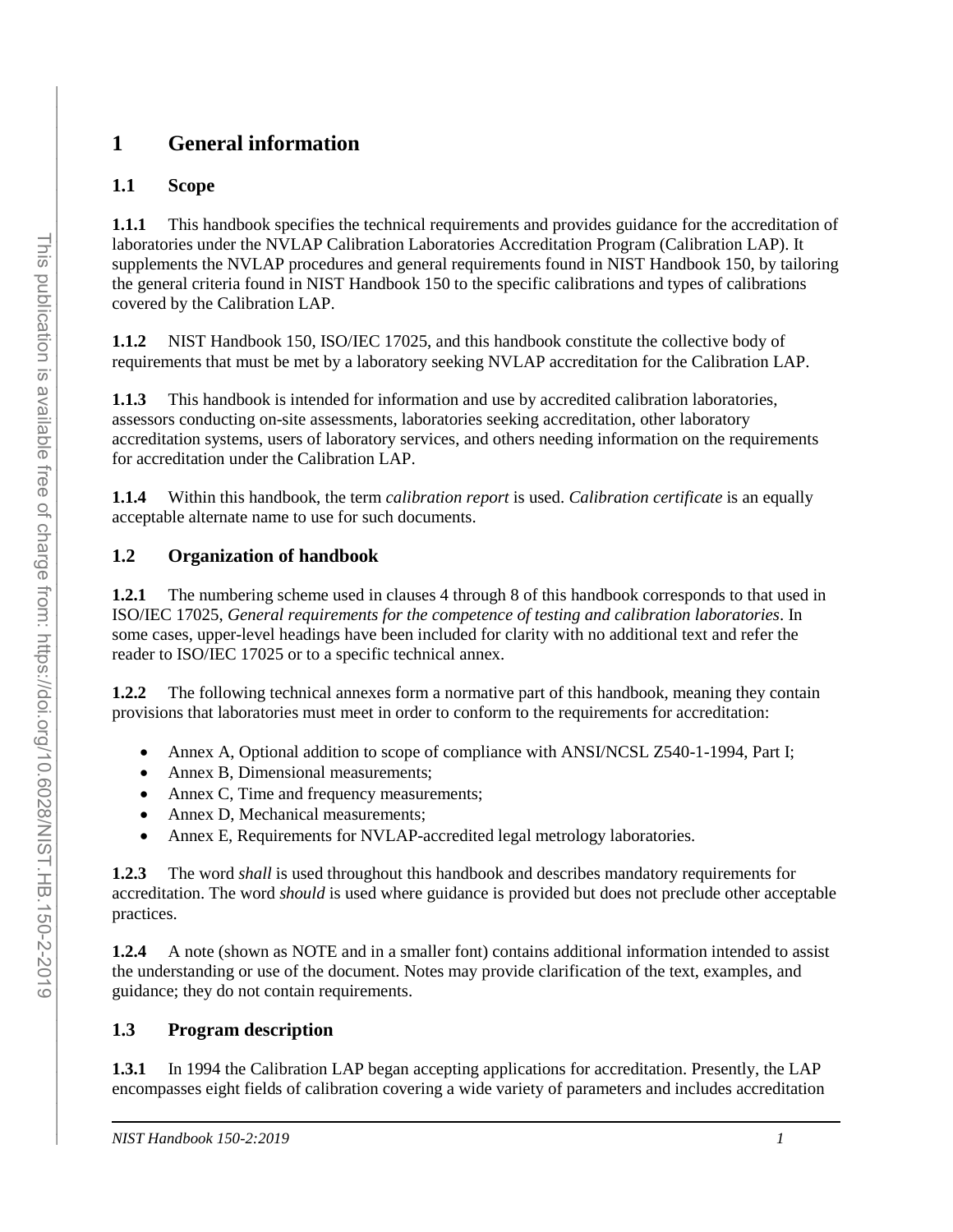in multifunction measuring and test equipment calibrations. Depending on the breadth of its calibration capabilities, a laboratory may seek accreditation for all or only selected parameters and/or calibrations offered in the Calibration LAP.

**1.3.2** A laboratory may request to have parameters or calibrations added to the scope of the Calibration LAP. Any additions will be handled in accordance with NVLAP procedures for adding to or modifying an established LAP (see NIST Handbook 150, clause 2).

# <span id="page-11-0"></span>**1.4 References**

The following documents are referenced in this handbook and pertain to the overall Calibration LAP. For dated references, only the edition cited applies. For undated references, the latest edition of the referenced document (including any amendments) shall apply within one year of publication or within another time limit specified by regulations or other requirement documents.

References that are specific to a field of calibration are listed in the appropriate annex of this handbook. Additional references are posted on the Calibration LAP webpage on the NVLAP website, [http://www.nist.gov/nvlap.](http://www.nist.gov/nvlap)

- ISO/IEC 10725:2017, *General requirements for the competence of testing and calibration laboratories*
- ANSI/NCSLI Z540.1-1994 (R2002), *Calibration Laboratories and Measuring and Test Equipment General Requirements*
- BIPM/IEC/IFCC/ISO/IUPAC/IUPAP/OIML, *Guide to the Expression of Uncertainty in Measurement* (GUM)
- ILAC-P14:01/2013, *ILAC Policy for Uncertainty in Calibration*
- ISO/IEC 17043:2010, *Conformity assessment General requirements for proficiency testing*
- ISO 80000-1:2009, *Quantities and units Part 1: General laboratories*
- NIST Handbook 150, *NVLAP Procedures and General Requirements*

# <span id="page-11-1"></span>**1.5 Terms and definitions**

For the purposes of this handbook, the terms and definitions given in NIST Handbook 150, ISO/IEC 17025, and the following apply.

# **1.5.1**

# **measuring and test equipment (M & TE)**

All of the measuring instruments, measurement standards, reference materials, auxiliary apparatus, and instructions that are necessary to perform a measurement. This term includes measuring equipment used in the course of testing and inspection, as well as that used in calibration.

NOTE In the context of this handbook, the term *measuring and test equipment* is taken to encompass *measurement instruments* and *measurement standards*. Moreover, a *reference material* is considered to be a type of *measurement standard*.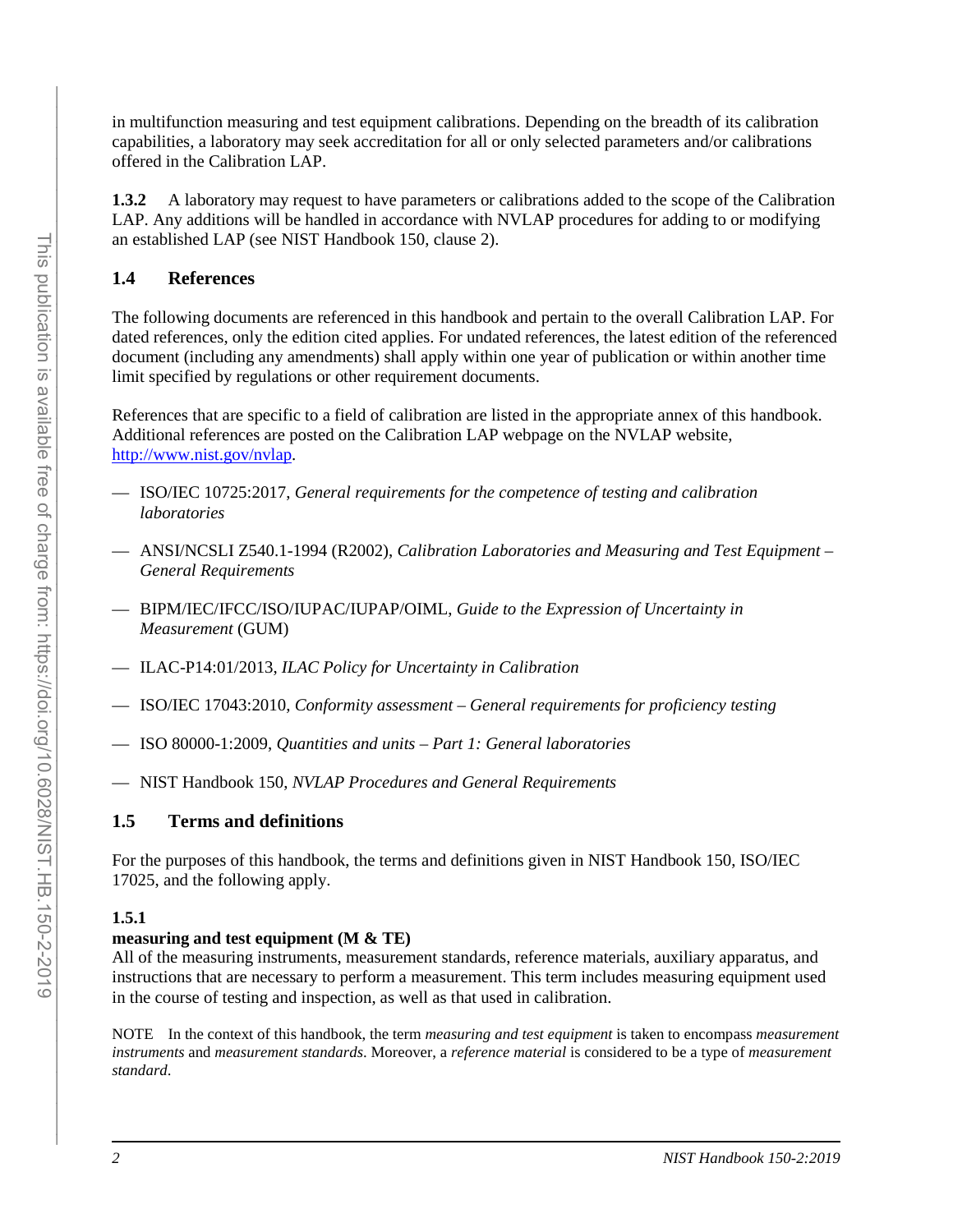# **1.5.2**

# **precision**

Repeatability of measurement data; the similarity of successive independent measurements of a single magnitude generated by repeated applications of a process under specified conditions.

# **1.5.3**

# **uncertainty, Type A (evaluation of)**

Method of evaluation of uncertainty by the statistical analysis of a series of observations.

# **1.5.4**

# **uncertainty, Type B (evaluation of)**

Method of evaluation of uncertainty by means other than the statistical analysis of a series of observations.

# **1.5.5**

# **Field(s) of Calibration**

The top-level division of the broad range of measurement areas in which NVLAP accredits laboratories. The eight current fields of calibration in which NVLAP offers accreditation are: dimensional, electromagnetics – dc/low frequency, electromagnetics – rf/microwave frequency, time and frequency, ionizing radiation, mechanical, optical radiation, and thermodynamic.

# <span id="page-12-0"></span>**1.6 Program documentation**

# **1.6.1 General**

Assessors use NVLAP checklists to ensure that each laboratory receives an assessment comparable to that received by others. Checklists assist assessors in documenting the assessment to the NVLAP requirements found in NIST Handbook 150, ISO/IEC 17025, and this handbook. Checklists contain definitive statements or questions about all aspects of the NVLAP requirements for accreditation and form part of the on-site assessment report (see NIST Handbook 150 clause 3.3.3).

# **1.6.2 NVLAP General Criteria Checklist**

All NVLAP programs use the NVLAP General Criteria Checklist (formerly called the NIST Handbook 150 Checklist), which contains the requirements published in NIST Handbook 150 and ISO/IEC 17025. The checklist items are numbered to correspond to ISO/IEC 17025, clauses 4 through 8, and to NIST Handbook 150, annexes A, B, and E. Applicant or accredited laboratories may contact a NVLAP Program Manager to obtain a copy of this checklist.

# **1.6.3 NIST Handbook 150-2 Checklist**

The NIST Handbook 150-2 Checklist addresses the requirements specific to the Calibration LAP (also referred to as the Calibration LAP Program-Specific Checklist). This checklist is available on the NVLAP website, [http://www.nist.gov/nvlap.](http://www.nist.gov/nvlap)

# **1.6.4 NVLAP Lab Bulletins**

NVLAP Lab Bulletins are issued to laboratories and assessors, when needed, to clarify program-specific requirements and to provide information about program additions and changes.

 $\mathcal{L}_\text{max} = \mathcal{L}_\text{max} = \mathcal{L}_\text{max} = \mathcal{L}_\text{max} = \mathcal{L}_\text{max} = \mathcal{L}_\text{max} = \mathcal{L}_\text{max} = \mathcal{L}_\text{max} = \mathcal{L}_\text{max} = \mathcal{L}_\text{max} = \mathcal{L}_\text{max} = \mathcal{L}_\text{max} = \mathcal{L}_\text{max} = \mathcal{L}_\text{max} = \mathcal{L}_\text{max} = \mathcal{L}_\text{max} = \mathcal{L}_\text{max} = \mathcal{L}_\text{max} = \mathcal{$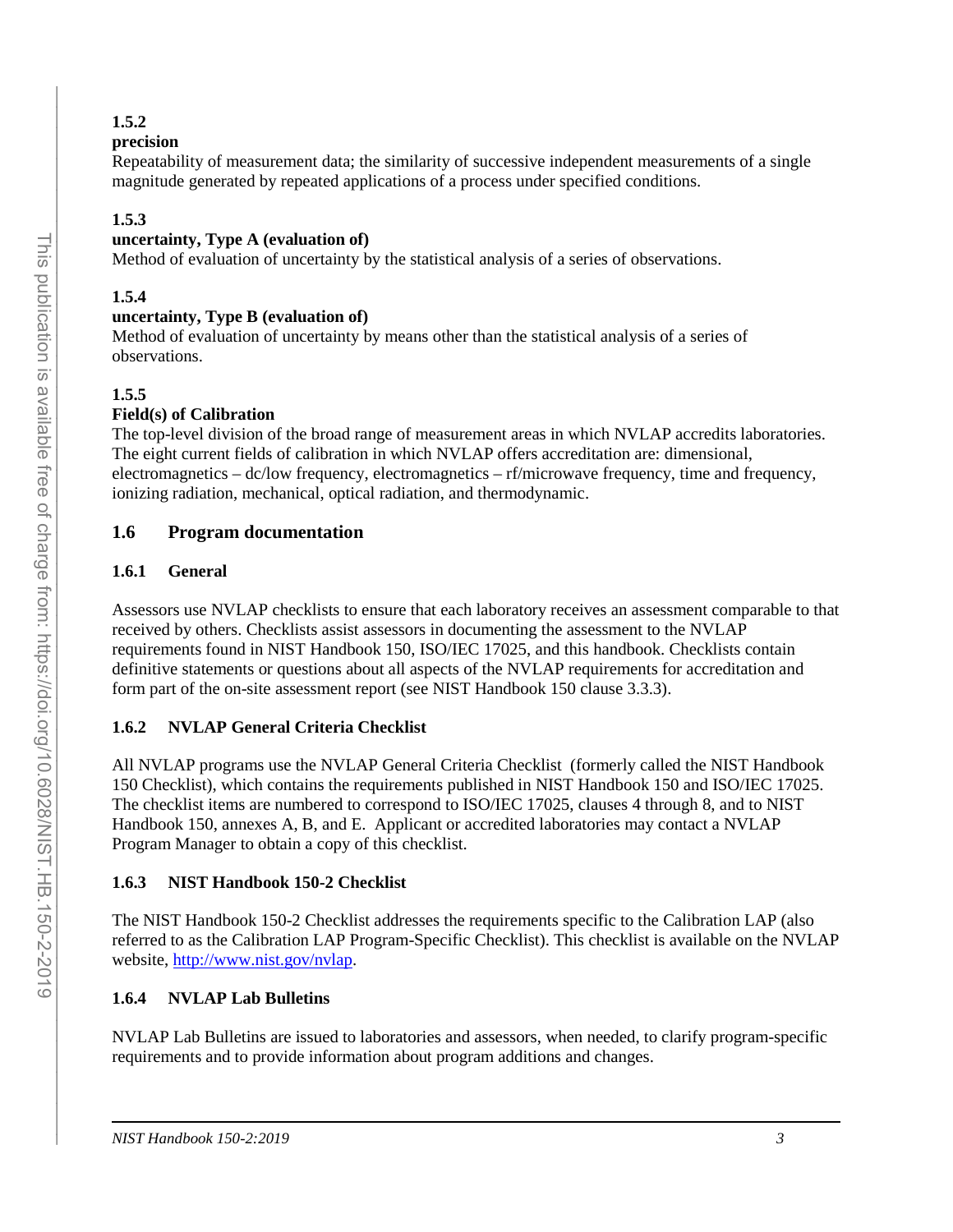# <span id="page-13-0"></span>**2 LAP establishment, development, and implementation**

This clause contains no information additional to that provided in NIST Handbook 150, clause 2.

# <span id="page-13-1"></span>**3 Accreditation process**

#### <span id="page-13-2"></span>**3.1 General**

An overview of the laboratory accreditation process is provided in NIST Handbook 150, clause 3, and includes information pertaining to application for accreditation; on-site assessment; proficiency testing; accreditation decision; granting accreditation; renewal of accreditation; changes to scope of accreditation; monitoring visits; and suspension, denial, revocation, and voluntary termination of accreditation.

#### **3.1.1 Uncertainty budgets**

Laboratories shall submit uncertainty budgets for all requested CMCs with their application (new or at each renewal), and at any time when there are changes requiring a revision to the scope of accreditation. These shall be source documents that allow NVLAP staff and assessors to see calculations and constants. Do not convert a spreadsheet to pdf.

#### **3.1.2 Proficiency testing schedule**

With each renewal of accreditation, an accredited calibration laboratory shall provide an updated proficiency testing (PT) participation schedule, including evidence that previously planned activities have been completed. (See section 3.4.3.1.)

NVLAP Program Managers review the schedule and work with the laboratory as necessary to ensure that it adequately covers the scope of accreditation. During the onsite assessment, the assessors review the results of proficiency testing.

# <span id="page-13-3"></span>**3.2 Management system review**

Prior to applying to NVLAP for accreditation, a laboratory should have a fully implemented management system. If the management system of the laboratory uses different numbering than that of ISO/IEC 17025, the laboratory shall create a cross-reference document allowing the laboratory and a NVLAP assessor to verify that all requirements of clauses 4 through 8 of the international standard, as well as other applicable general NVLAP requirements, are met by the management system. Additionally, the locations within the laboratory's management system of the requirements given in this document, NIST Handbook 150-2, shall be provided in a cross-reference document. Note that the NVLAP General Criteria Checklist contains a column for the location of specific requirements within a laboratory's management system and, when this column is completed, it may serve as a core part of a cross-reference document. The checklist associated with this handbook may be similarly used.

NOTE A subset of requirements may be fulfilled by some laboratories without either program, policy, procedure, or resulting records. When completing the cross-reference document, for clauses where no documentation is required, it is acceptable to simply note *met without documentation* for the relevant clause. These will be assessed through discussion during the onsite assessment. Of course, when a program, policy, procedure, or record is called for in the requirements, these must be contained within the laboratory's quality system and its location must be noted in the cross-reference document.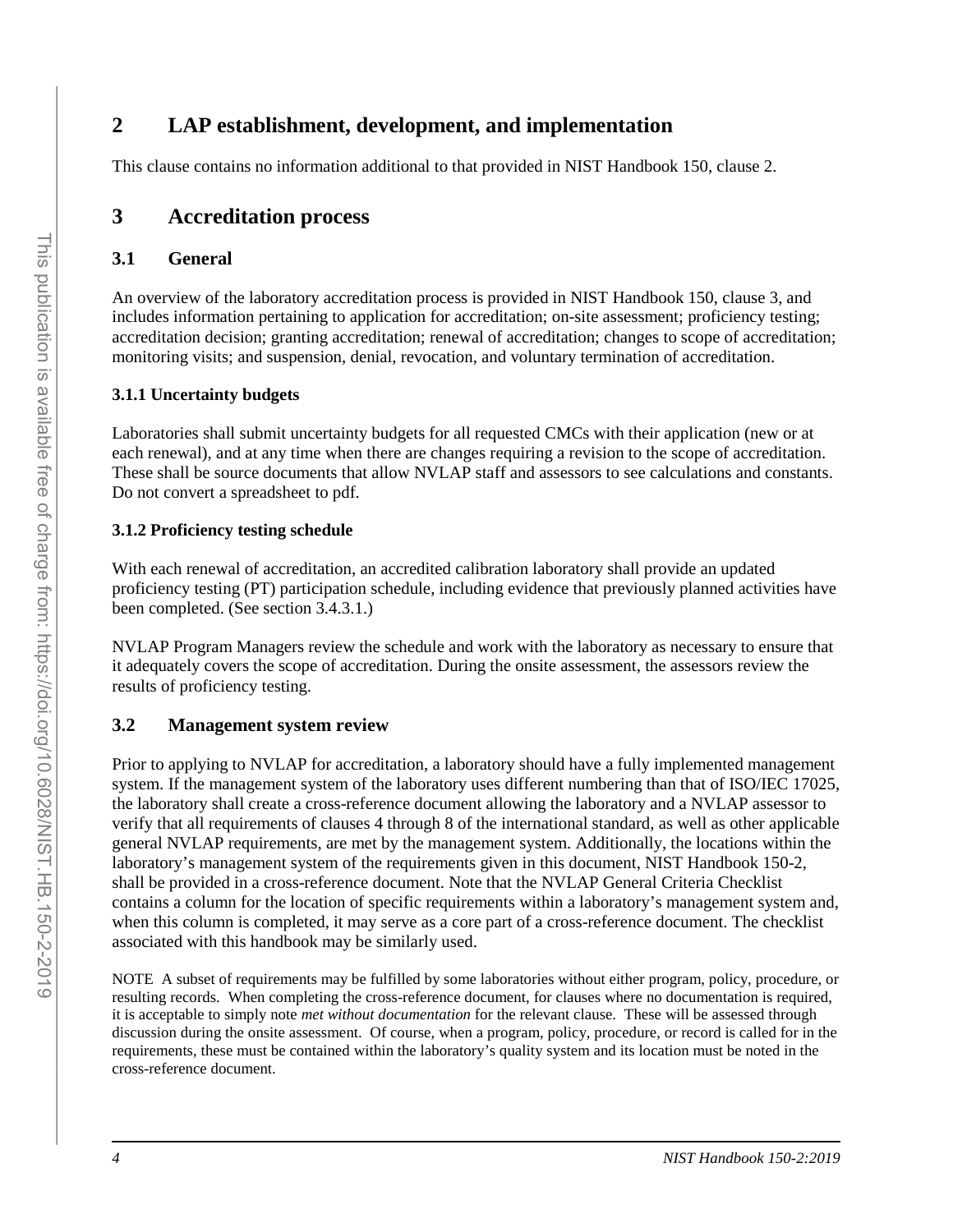# <span id="page-14-0"></span>**3.3 Onsite assessment**

# **3.3.1 Overview**

The on-site assessment process is described in NIST Handbook 150, 3.3. In most cases, the assessment of a calibration laboratory's full scope of accreditation requires several days at the laboratory's site with a team of assessors. The assigned team leader will coordinate activities with the laboratory and the assessment team.

# **3.3.2 Assessment of field locations**

**3.3.2.1** Many NVLAP-accredited laboratories provide calibrations in the field by sending a calibration technician from their main laboratory (the facility listed on the scope of accreditation) to a customer's site. When such a service is available for a given calibration, it is indicated on the scope of accreditation.

NOTE The additional requirements in the next subclause do not apply to field service calibrations performed by staff based at the main laboratory.

**3.3.2.2** When a laboratory has technical aspects of its accredited work being performed at a field location by staff not based at the laboratory's main facility, the following requirements for NVLAP accreditation in a) through j) shall apply.

- a) The laboratory shall demonstrate that all requirements of ISO/IEC 17025 and NIST Handbook 150 (other than the calibration) are being managed, performed, or otherwise controlled at the main facility.
- b) The management system documentation shall clearly cover the processes for managing the field operations and identify the personnel specifically authorized to perform calibrations at the field locations.
- c) For an initial accreditation of a calibration laboratory having one or more field locations, at least one field location shall be assessed by NVLAP.
- d) In addition, all signatories shall be present at the initial assessment of the main facility.
- e) The laboratory shall have field representatives (signatories and/or calibration technicians) available at the main facility for renewal assessments. In advance of the assessment, NVLAP will notify the laboratory which, or how many, of the field representatives are to be present.
- f) As described in NIST Handbook 150, assessments are normally held biennially. During what would otherwise be a non-assessment year, an assessment of a field representative shall be done at his or her usual location if all field locations were not visited as part of the regular biennial assessment.
- g) The laboratory shall demonstrate that field personnel are trained at the main facility, by staff from the main facility, or by field-based training staff specifically trained at the main facility.
- h) The manner in which field personnel are trained shall be included in the training system documentation.
- i) Calibration reports shall be issued by the main facility, indicate the physical locations where the calibrations were performed, and be signed by approved signatories.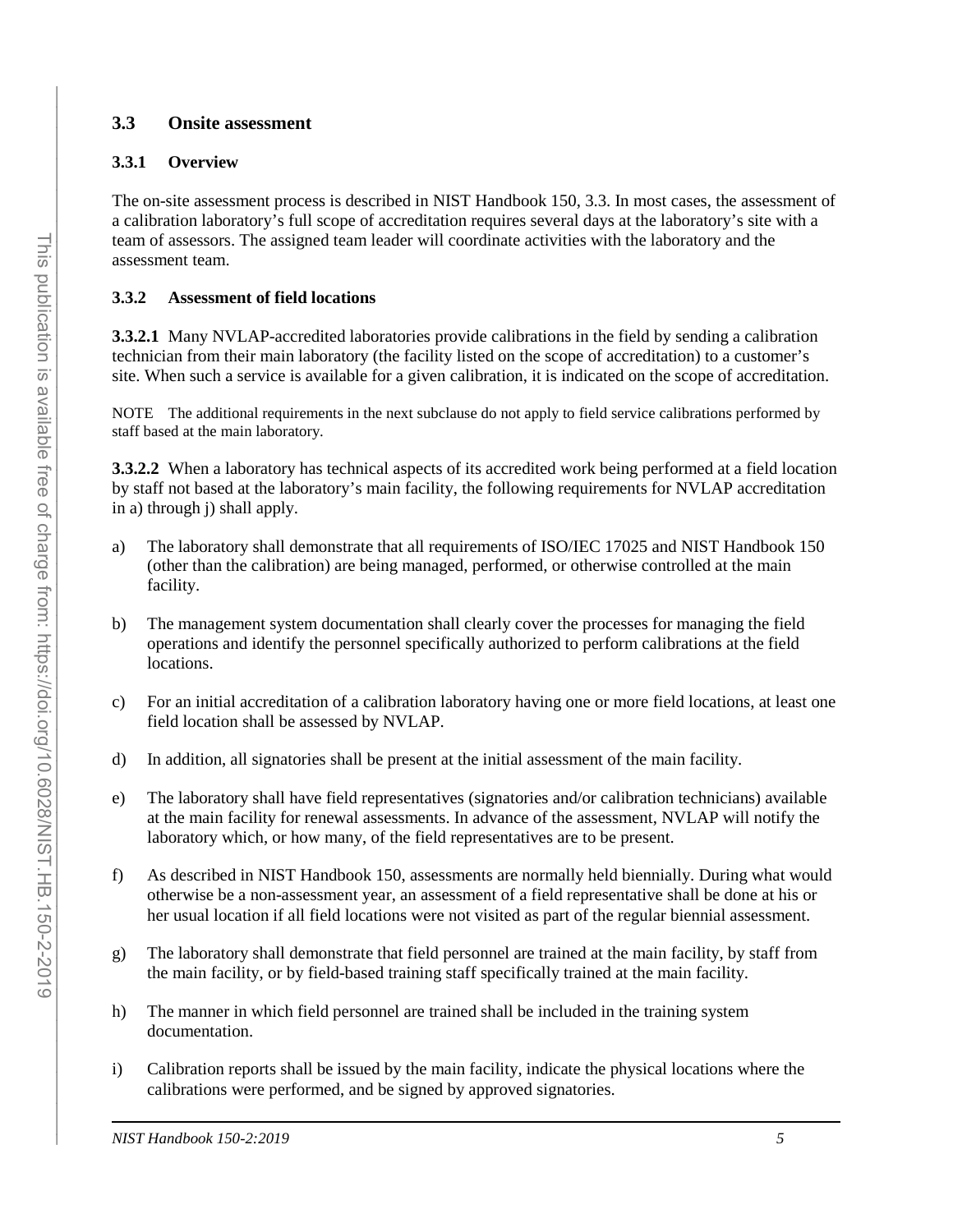j) The laboratory shall have a defined interlaboratory comparison program between its headquarters and field locations.

#### <span id="page-15-0"></span>**3.4 Laboratories seeking accreditation for calibrations with uncertainties near those provided by a national metrology institute (NMI)**

There are additional requirements in cases where laboratories are seeking accreditation for calibrations with uncertainties deemed by NVLAP to be near those provided by an NMI. These requirements include assessment by an NMI expert, detailed review of uncertainty budgets by NIST technical experts, and proficiency testing of rigor comparable to an NMI key or regional supplementary comparison.

#### <span id="page-15-1"></span>**3.5 Policy on scopes of accreditation of calibration laboratories [1](#page-15-2)**

Section 3.5 is informational in nature and is included as explanation to laboratories about the data NVLAP collects for the scopes of accreditation which represent their accredited capabilities.

**3.5.1** The scope of accreditation of an accredited calibration laboratory shall include the calibration and measurement capability (CMC) expressed in terms of:

- a) measurand;
- b) calibration/measurement method/procedure;
- c) type of instrument to be calibrated/measured;
- d) measurement range and additional parameters where applicable, e.g., frequency of applied voltage;
- e) uncertainty of measurement.

**3.5.2** There shall be no ambiguity on the expression of the CMC on the scopes of accreditation and, consequently, on the smallest uncertainty of measurement that can be expected to be achieved by a laboratory during a calibration or a measurement. Particular care should be taken when the measurand covers a range of values. This is generally achieved through employing one or more of the following methods for expression of the uncertainty:

- a) a single value, which is valid throughout the measurement range;
- b) a range, in which case a calibration laboratory should have proper assumptions for the interpolation to find the uncertainty at intermediate values;
- c) an explicit function of the measurand or a parameter;
- d) a matrix where the values of the uncertainty depend on the values of the measurand and additional parameters;

<span id="page-15-2"></span><sup>1</sup> ILAC-P14:01/2013, *ILAC Policy for Uncertainty in Calibration.* 

 $\overline{a}$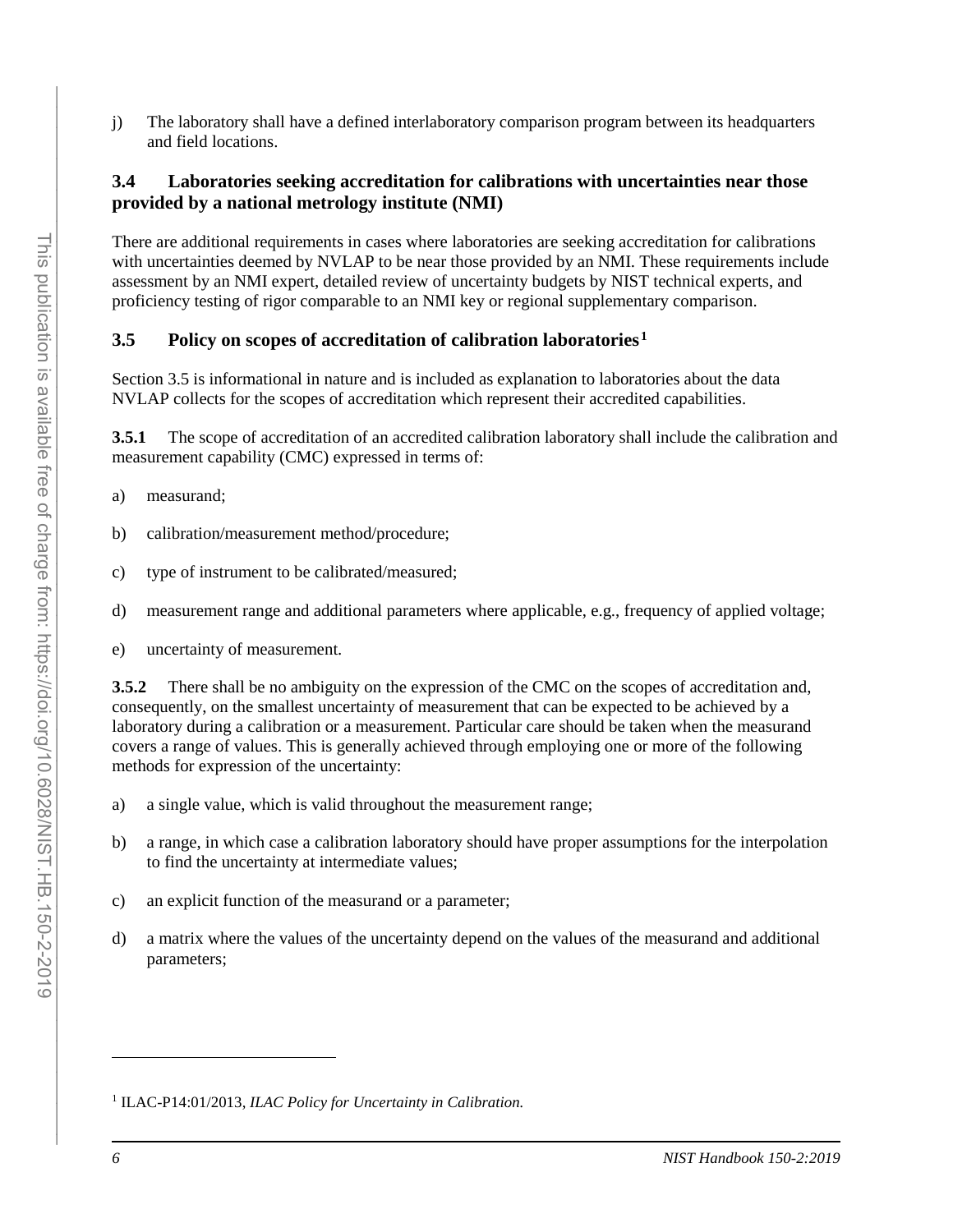e) a graphical form, providing there is sufficient resolution on each axis to obtain at least two significant figures for the uncertainty.

Open intervals (e.g., " $U \lt x$ ") are not incorrect in the expression of CMCs.

NOTE In order to harmonize scopes within NVLAP, NVLAP may require a specific form of expressing range and/or uncertainty of measurement for any given parameter.

**3.5.3** The uncertainty covered by the CMC shall be expressed, unless explicitly agreed upon, as the expanded uncertainty having a specific coverage probability of approximately 95 %. The unit of the uncertainty shall be the same as that of the measurand or in a term relative to the measurand, e.g., percent,  $\mu$ V/V, or part in 10<sup>6</sup>. This is excepted where U.S. industry practice dictates a specific expression of uncertainty.

# <span id="page-16-0"></span>**4 General requirements**

#### <span id="page-16-1"></span>**4.1 Impartiality**

There are no requirements additional to those set forth in ISO/IEC 17025.

# <span id="page-16-2"></span>**4.2 Confidentiality**

There are no requirements additional to those set forth in ISO/IEC 17025.

# <span id="page-16-3"></span>**5 Structural requirements**

There are no requirements additional to those set forth in ISO/IEC 17025.

# <span id="page-16-4"></span>**6 Resource requirements**

#### <span id="page-16-5"></span>**6.1 General**

There are no requirements additional to those set forth in ISO/IEC 17025.

#### <span id="page-16-6"></span>**6.2 Personnel**

**6.2.2** Should any requirements for competence for specific technical functions apply in a given field of calibration, those requirements will be detailed in the associated annex.

#### <span id="page-16-7"></span>**6.3 Facilities and environmental conditions**

**6.3.6** Any requirements for accommodation and environmental conditions in a specific technical area that go beyond those described in NIST Handbook 150 are given in the annex associated with that field of calibration.

# <span id="page-16-8"></span>**6.4 Equipment**

**6.4.14** Any requirements for equipment in a specific technical area that go beyond those described in ISO/IEC 17025 are given in the annex associated with that field of calibration.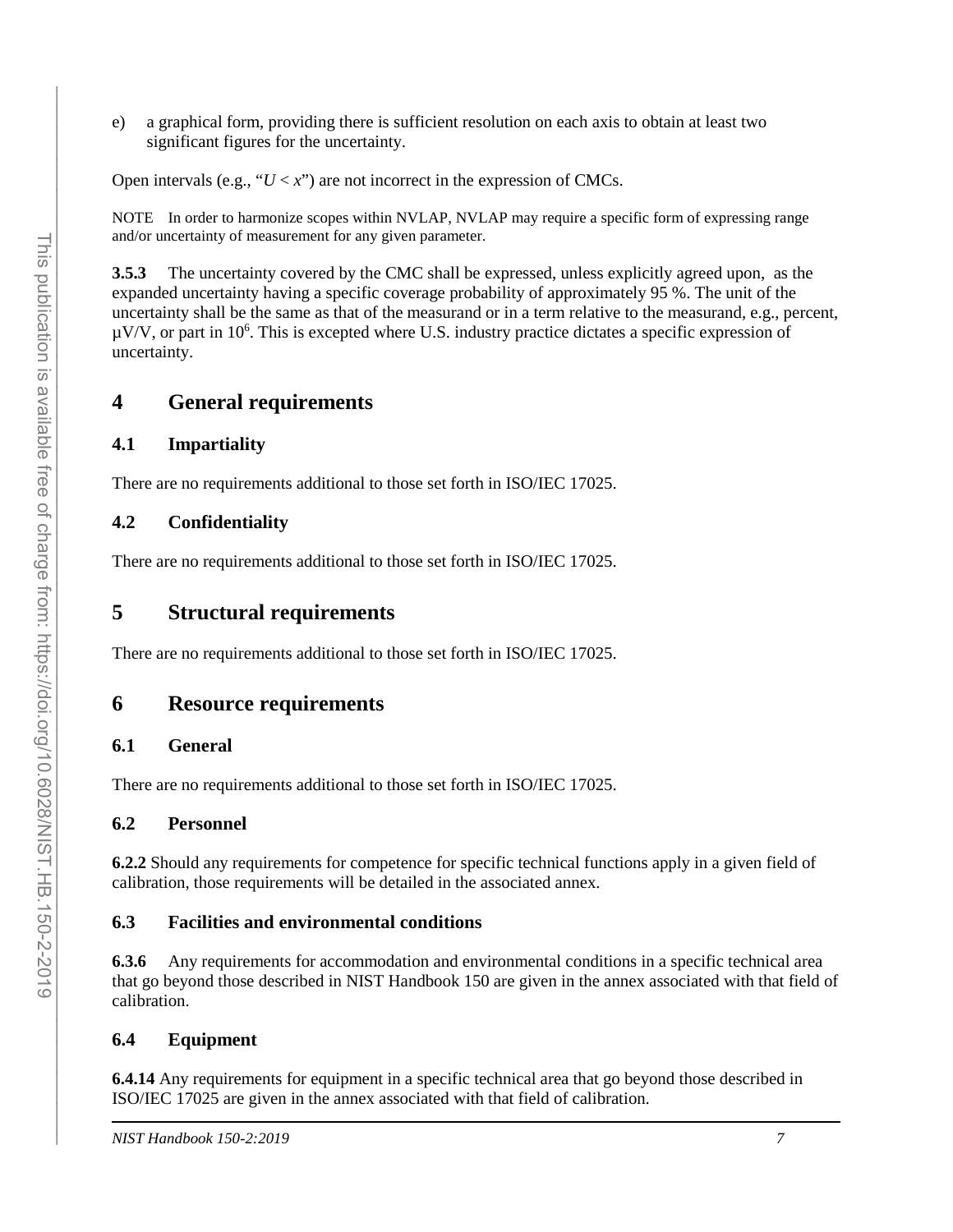# <span id="page-17-0"></span>**6.5 Metrological traceability**

There are no additional requirements to those set forth in ISO/IEC 17025 and NIST Handbook 150:2016 Annex B.

# <span id="page-17-1"></span>**6.6 Externally provided products and services**

There are no additional requirements to those set forth in ISO/IEC 17025.

# <span id="page-17-2"></span>**7 Process requirements**

# <span id="page-17-3"></span>**7.1 Review of requests, tenders and contracts**

There are no additional requirements to those set forth in ISO/IEC 17025.

# <span id="page-17-4"></span>**7.2 Selection, verification and validation of methods**

#### **7.2.1 Selection and verification of methods**

**7.2.1.4** Any requirements for calibration methods and their selection in a specific technical area that go beyond those described in NIST Handbook 150 are given in the annex associated with that field of calibration.

#### **7.2.2 Validation of methods**

There are no additional requirements to those set forth in ISO/IEC 17025.

# <span id="page-17-5"></span>**7.3 Sampling**

There are no additional requirements to those set forth in ISO/IEC 17025.

#### <span id="page-17-6"></span>**7.4 Handling of calibration items**

**7.4.1** Any requirements for handling of calibration items in a specific technical area that go beyond those described in NIST Handbook 150 are given in the annex associated with that field of calibration.

# <span id="page-17-7"></span>**7.5 Technical records**

There are no additional requirements to those set forth in ISO/IEC 17025.

# <span id="page-17-8"></span>**7.6 Evaluation of measurement uncertainty[2](#page-17-9)**

**7.6.1** Calibration laboratories shall provide evidence that they can provide calibrations to customers so that measurement uncertainties equal those covered by the CMC.

 $\overline{a}$ 

<span id="page-17-9"></span><sup>2</sup> ILAC-P14:01/2013, *ILAC Policy for Uncertainty in Calibration.*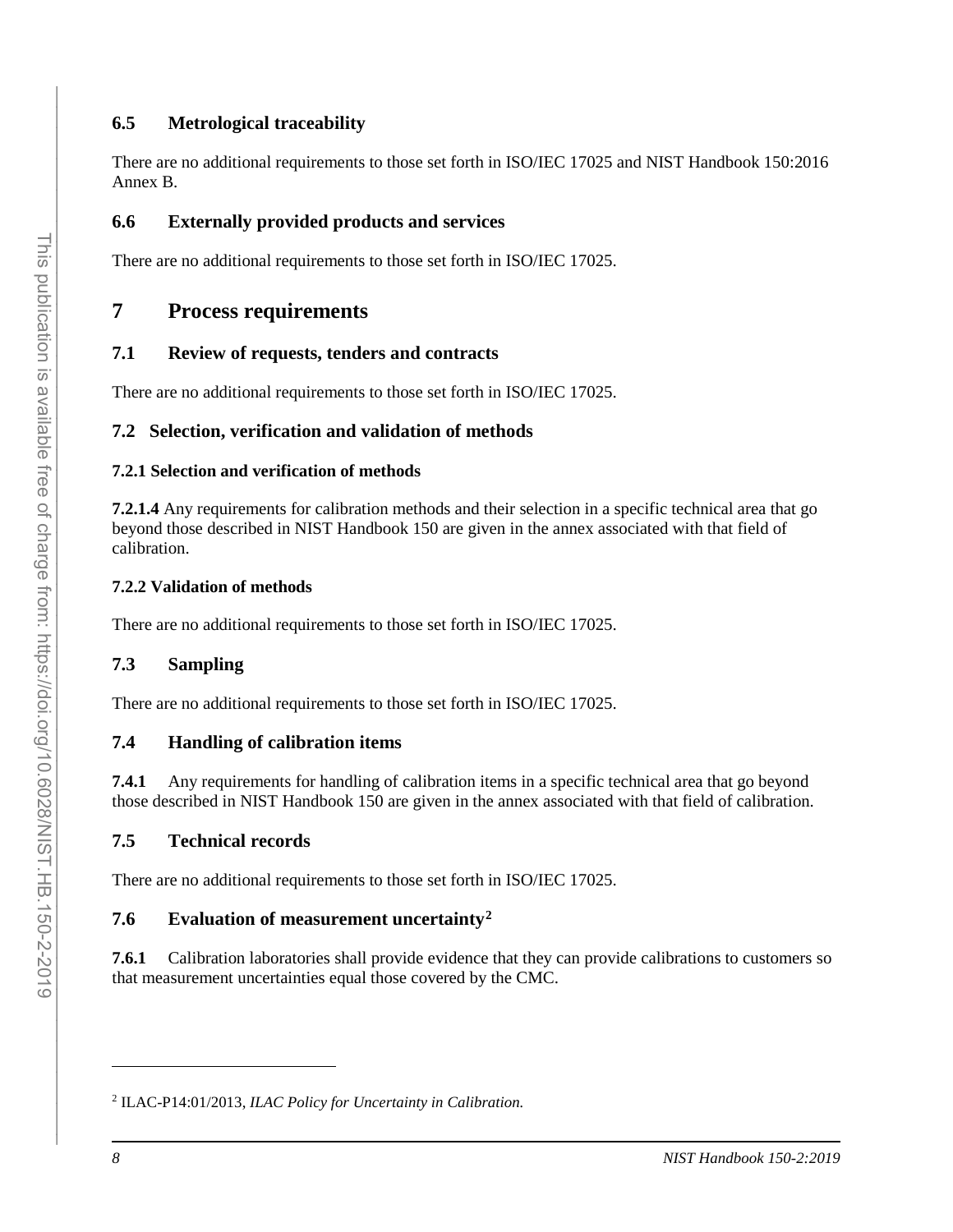**7.6.2** In the formulation of CMC, laboratories shall take notice of the performance of the "best existing device" that is available for a specific category of calibrations.

- a) A reasonable amount of contribution to uncertainty from repeatability shall be included and contributions due to reproducibility should be included in the CMC uncertainty component, when available. The CMC quoted should include the contribution from a relatively ideal or best available device to be calibrated such that the CMC claimed is demonstrably realizable.
- b) It is recognized that for some calibrations a "best existing device" does not exist and/or contributions to the uncertainty attributed to the device significantly affect the uncertainty. If such contributions to uncertainty from the device can be separated from other contributions, then the contributions from the device may be excluded from the CMC statement. For such a case, however, the scope of accreditation shall clearly identify that the contributions to the uncertainty from the device are not included.

NOTE The term "best existing device" is understood as a device to be calibrated that is commercially or otherwise available for customers, even if it has a special performance (stability) or has a long history of calibration.

# <span id="page-18-0"></span>**7.7 Ensuring the validity of results**

### **7.7.1 Proficiency testing[3](#page-18-1)**

Proficiency testing is an important tool to demonstrate laboratory competence and to assist with maintaining the quality of a laboratory's performance.

#### **7.7.2 Proficiency testing (PT) requirements**

# **7.7.2.1 Frequency of PT**

A calibration laboratory shall meet the follow requirements for frequency of PT:

- a) For those measurement parameters for which it is available, laboratories shall participate in appropriately rigorous PT (testing at the level of the laboratory's accredited capabilities).
- b) An applicant laboratory shall show satisfactory participation in at least one PT prior to initial accreditation.
- c) At a minimum, an accredited laboratory shall participate in proficiency testing in each field of calibration published on their scope at least once every four years. For some fields of calibration, e.g. ionizing radiation, NVLAP supports industry sector requirements for increased proficiency testing frequency. When this is the case, additional information is given in the technical annex for that field.
- d) A laboratory shall meet any additional PT requirements stated in the annexes in this handbook related to the parameter(s) for which it is accredited.

 $\overline{a}$ 

<span id="page-18-1"></span><sup>3</sup> ILAC-P09:06/2014, *ILAC Policy for Participation in Proficiency Testing Activities.*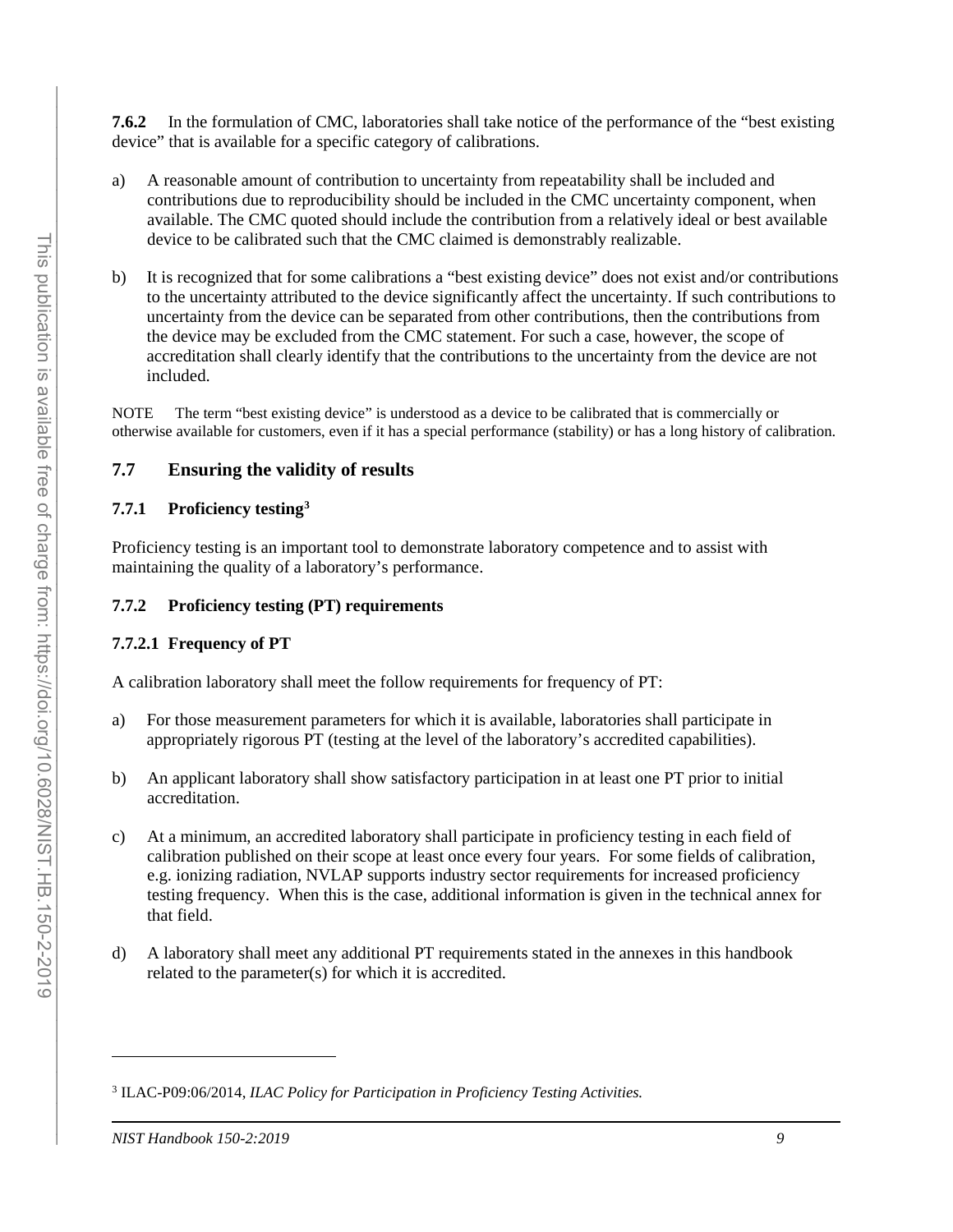e) As established in section 3.4 of this handbook, laboratories seeking accreditation for calibrations with uncertainties deemed by NVLAP to be near those provided by an NMI, proficiency testing of rigor comparable to an NMI key or regional supplementary comparison will be required, and at a specified frequency that may exceed that in 7.7.2.1a. Such PT may be identified by NVLAP in consultation with NIST experts for parameters where laboratories are operating at or near NIST uncertainties. In this case, the laboratory shall participate in the identified PT.

#### **7.7.2.2 Acceptable PT activities**

A calibration laboratory shall use one or more of the following types of proficiency testing:

- a) PT through a provider accredited to ISO/IEC 17043 for the parameter being tested at the uncertainty level of that test, where that the accreditation to ISO/IEC 17043 is issued by a body which is signatory to a mutual recognition arrangement (MRA) for proficiency testing accreditation in a regional body recognized by the International Laboratory Accreditation Cooperation (ILAC); or
- b) a PT which is coordinated through the NIST Office of Weights and Measures (OWM) Regional Measurement Assurance Program (RMAP); or
- c) a PT or Measurement Assurance Program (MAP) offered through a NIST technical division; or
- d) an exception: it is possible that PT providers that are not accredited may be acceptable. In this case, the non-accredited PT provider shall meet the requirements of ISO/IEC 17043, where applicable. The acceptability of proficiency tests from such providers will be determined by NVLAP in consultation with the laboratory.

#### **7.7.2.3 Reporting of PT**

A calibration laboratory shall meet the following requirements for reporting proficiency testing:

- a) PT results shall be available for review during on-site assessments.
- b) The E-normal value  $(E_n)$  shall be reported for each measurement result, where applicable.

 $E_n$  numbers are calculated using the equation:

$$
E_n = \frac{x - x}{\sqrt{U_{lab}^2 + U_{ref}^2}}
$$

where:

*x* is the participant's result;

*X* is the reference value;

*Ulab* is the expanded uncertainty of the participant's result; and

*Uref* is the expanded uncertainty of the reference value.

 $|E_n| \leq 1.0$  indicates "satisfactory" performance.

 $|E_n| > 1.0$  indicates "unsatisfactory" performance.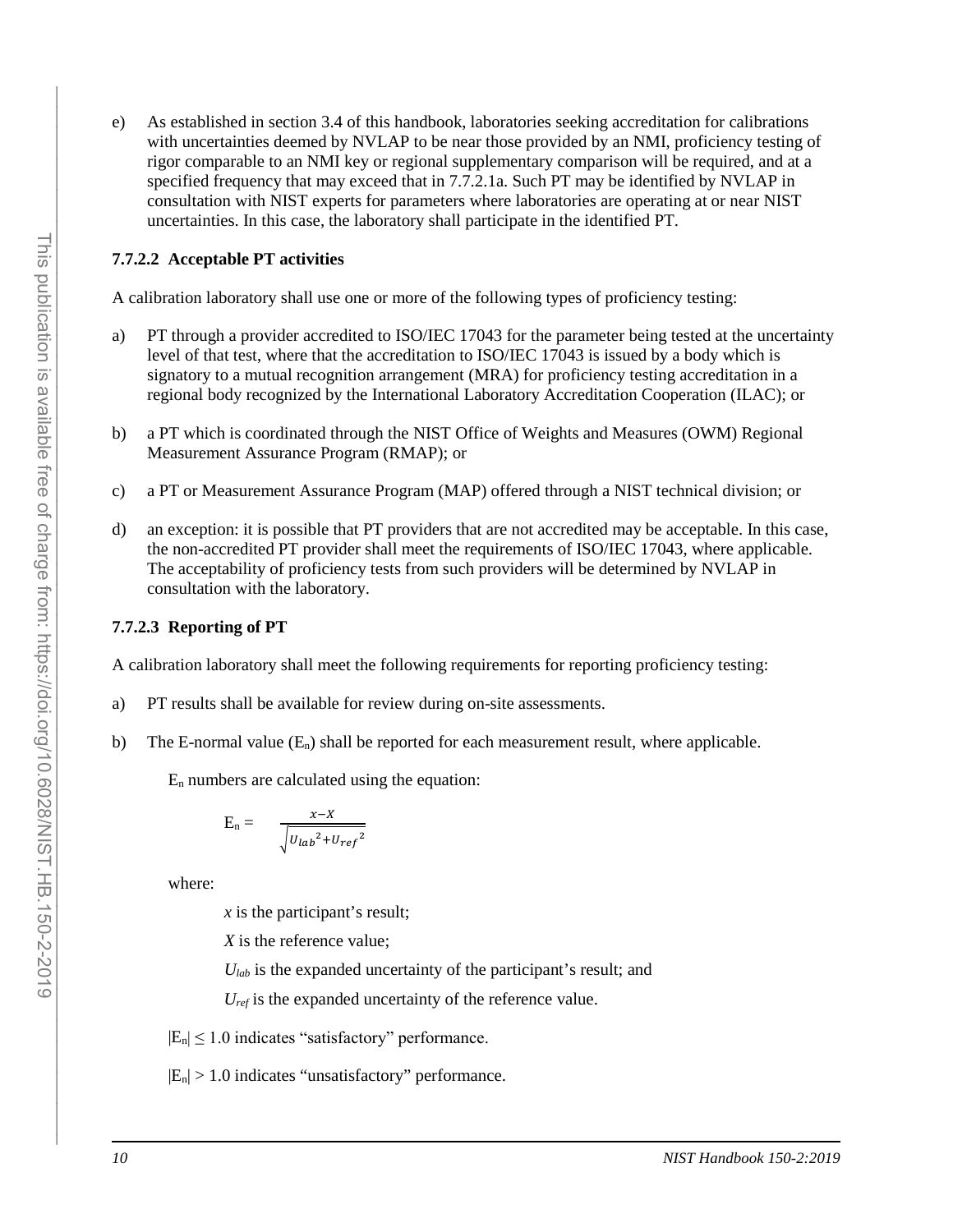NOTE Where the proficiency test has multiple  $E_n$  values for a range of measurements, allowance for a number of individual measurement En values to be greater than 1 may be applied. This allowance is based on the coverage probability of 95 % as long as sufficient (typically 10 or more) measurement points are taken for determination.

c) Laboratories are required to address unsatisfactory PT results. Records of corrective actions taken to address unsatisfactory results shall be available for review during assessments.

### **7.7.2.4 Laboratory PT Plan**

A calibration laboratory shall have a PT plan meeting the following requirements:

- a) An applicant calibration laboratory shall develop a proficiency testing participation plan, describing how the laboratory will meet requirements for minimum participation in PT given above.
- b) With each renewal of accreditation, an accredited calibration laboratory shall provide an updated PT participation schedule, including evidence that planned activities have been completed. NVLAP Program Managers review the schedule and work with the laboratory as necessary to ensure that it adequately covers the scope of accreditation. During the onsite assessment, the assessors review the results of proficiency testing.
- c) The PT plan shall reflect the laboratory's past year PT activities as well as planned activities for the next three years to provide continuing evidence that technical competence is being maintained.
- d) The PT plan shall be regularly reviewed by the laboratory in response to changes in scope, staffing, methodology, instrumentation, etc.

NOTE Review of the PT plan by the laboratory may occur as part of the management review process.

#### <span id="page-20-0"></span>**7.8 Reporting results**

#### **7.8.1 Calibration measurement results[4](#page-20-1)**

- a) The measurement result shall normally include the measured quantity value y and the associated expanded uncertainty U. In calibration certificates the measurement result should be reported as  $y \pm U$  associated with the units of y and U. Tabular presentation of the measurement result may be used and the relative expanded uncertainty  $U / |y|$  may also be provided if appropriate.
- b) The coverage factor and the coverage probability shall be stated on the calibration certificate. To this an explanatory note shall be added, which may have the following content:

"The reported expanded uncertainty of measurement  $(U)$  is stated as the standard uncertainty of measurement multiplied by the coverage factor *k* such that the coverage probability corresponds to approximately 95 %."

NOTE For asymmetrical uncertainties other presentations than  $y \pm U$  may be needed. This concerns also cases when uncertainty is determined by Monte Carlo simulations (propagation of distributions) or with logarithmic units.

 $\overline{a}$ 

<span id="page-20-1"></span><sup>4</sup> ILAC-P14:01/2013, *ILAC Policy for Uncertainty in Calibration.*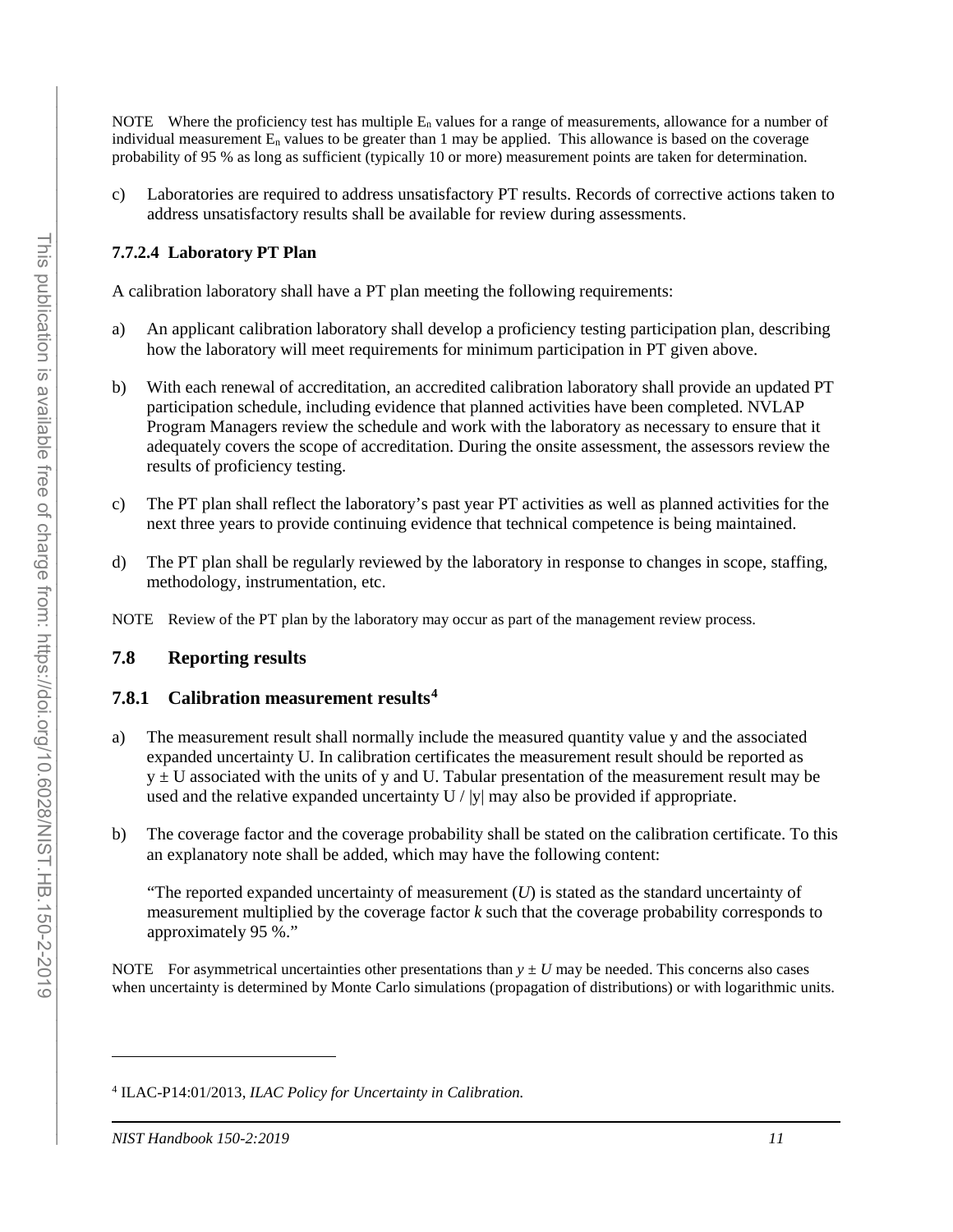- c) The numerical value of the expanded uncertainty shall be given to, at most, two significant figures.
- d) The numerical value of the measurement result shall in the final statement be rounded to the least significant figure in the value of the expanded uncertainty assigned to the measurement result.
- e) Where displayed values have been rounded, that rounding shall be applied when all calculations have been completed; resultant values may then be rounded for presentation.

NOTE For further details on rounding, see ISO 80000-1:2009.

- f) Contribution to the uncertainty stated on the calibration certificate shall include relevant short-term contributions during the calibration and contributions that can reasonably be attributed to the customer's device
- g) Where applicable, the uncertainty shall cover the same contributions to uncertainty that were included in evaluation of the CMC uncertainty component, except that uncertainty components evaluated for the best existing device shall be replaced with those of the customer's device. Therefore, reported uncertainties tend to be larger than the uncertainty covered by the CMC. Random contributions that cannot be known by the laboratory, such as transport uncertainties, should normally be excluded in the uncertainty statement. If, however, a laboratory anticipates that such contributions will have significant impact on the uncertainties attributed by the laboratory, the customer should be notified according to the general clauses regarding tenders and reviews of contracts in ISO/IEC 17025.
- h) As the definition of CMC implies, accredited calibration laboratories shall not report a smaller uncertainty of measurement than the uncertainty of the CMC for which the laboratory is accredited.

# **7.8.2 Additional requirements for specific technical areas**

Information regarding additional requirements on reporting of results in a specific technical area, if any, are given in the annex associated with that area.

# <span id="page-21-0"></span>**7.9 Complaints**

There are no requirements additional to those set forth in ISO/IEC 17025.

# <span id="page-21-1"></span>**7.10 Nonconforming work**

There are no requirements additional to those set forth in ISO/IEC 17025.

# <span id="page-21-2"></span>**7.11 Control of data and information management**

There are no requirements additional to those set forth in ISO/IEC 17025.

# <span id="page-21-3"></span>**8 Management system requirements**

There are no additional requirements to those set forth in ISO/IEC 17025 in any of the management system requirement subsections 8.1 through 8.9.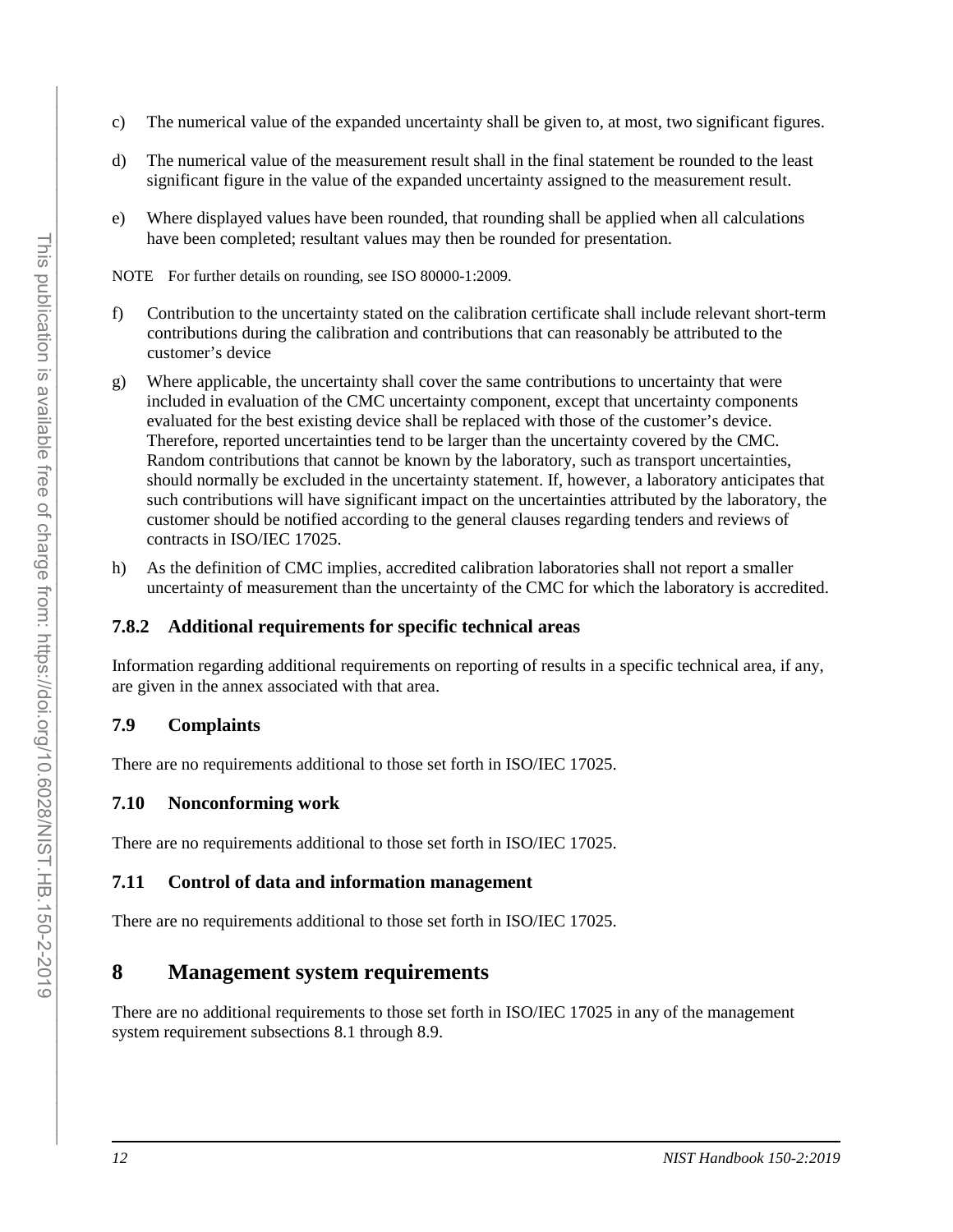# <span id="page-22-0"></span>**9 Additional requirements**

The following annexes contain requirements that are specific to each technical program area and its associated calibration methods.

 $\mathcal{L}_\text{max} = \mathcal{L}_\text{max} = \mathcal{L}_\text{max} = \mathcal{L}_\text{max} = \mathcal{L}_\text{max} = \mathcal{L}_\text{max} = \mathcal{L}_\text{max} = \mathcal{L}_\text{max} = \mathcal{L}_\text{max} = \mathcal{L}_\text{max} = \mathcal{L}_\text{max} = \mathcal{L}_\text{max} = \mathcal{L}_\text{max} = \mathcal{L}_\text{max} = \mathcal{L}_\text{max} = \mathcal{L}_\text{max} = \mathcal{L}_\text{max} = \mathcal{L}_\text{max} = \mathcal{$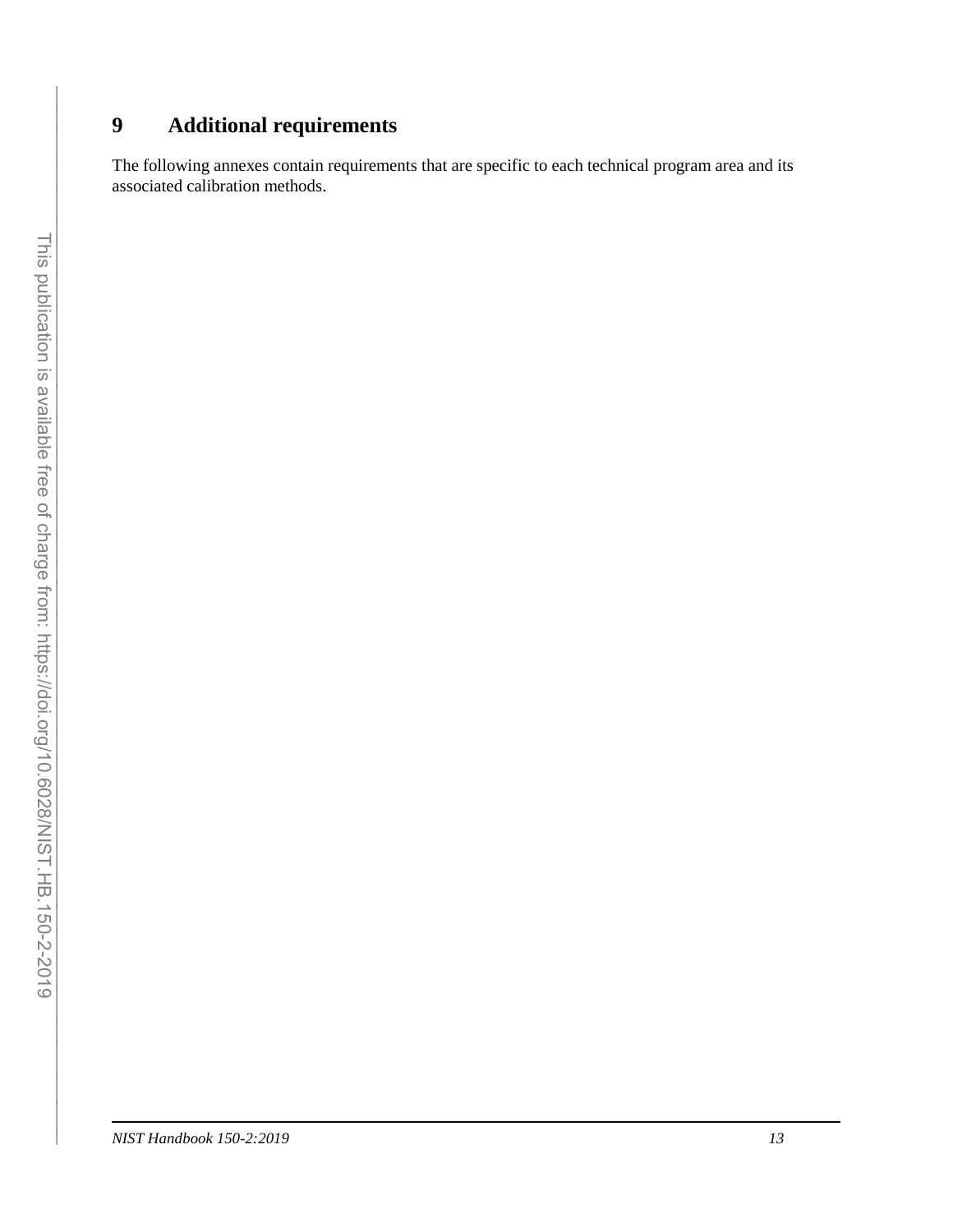# <span id="page-23-0"></span>**Annex A: ANSI/NCSL Z540-1-1994, Part I (normative)**

# **[Optional addition to scope: compliance with ANSI/NCSL Z540-1-1994, Part I]**

### **A.1 General**

This annex addresses the general accreditation requirements prescribed in ANSI/NCSL Z540-1-1994, *Calibration Laboratories and Measuring and Test Equipment – General Requirements, Part I* that are not directly addressed in ISO/IEC 17025. Laboratories wishing to be recognized for compliance with the requirements of ANSI/NCSL Z540-1-1994, Part I shall meet the requirements listed below, in addition to those found in ISO/IEC 17025 and this handbook.

# **A.2 Management requirements for accreditation**

**A.2.1** The quality system adopted to satisfy the requirements of ANSI/NCSL Z540-1-1994 shall be reviewed at least once a year by the management to ensure its continuing suitability and effectiveness and to introduce any necessary changes or improvements.

#### **A.3 Calibration methods and method validation**

- a) Calibration procedures shall contain the required range and tolerance or uncertainty of each item or unit parameter being calibrated or verified.
- b) In addition, the procedures shall contain the generic description of the measurement standards and equipment needed with the required parameter, range, tolerances or uncertainties, and specifications for performing the measurement of the calibration or verification, and/or representative types (manufacturer, model, option) that are capable of meeting the generic description for the measurement standards.
- c) The procedures shall be consistent with the accuracy required, and with any standard specifications relevant to the calibrations/verifications concerned.

# **A.4 Equipment**

- a) Tamper-resistant seals shall be affixed to operator-accessible controls or adjustments on measurement standards or measuring and test equipment which, if moved, will invalidate the calibration.
- b) The laboratory's calibration system shall provide instructions for the use of such seals and for the disposition of equipment with damaged or broken seals.

# **A.5 Reporting the results**

In addition to the list of required items in 7.8 of ISO/IEC 17025, each calibration report shall include a statement that the calibration report shall not be reproduced except in full, without the written approval of the laboratory.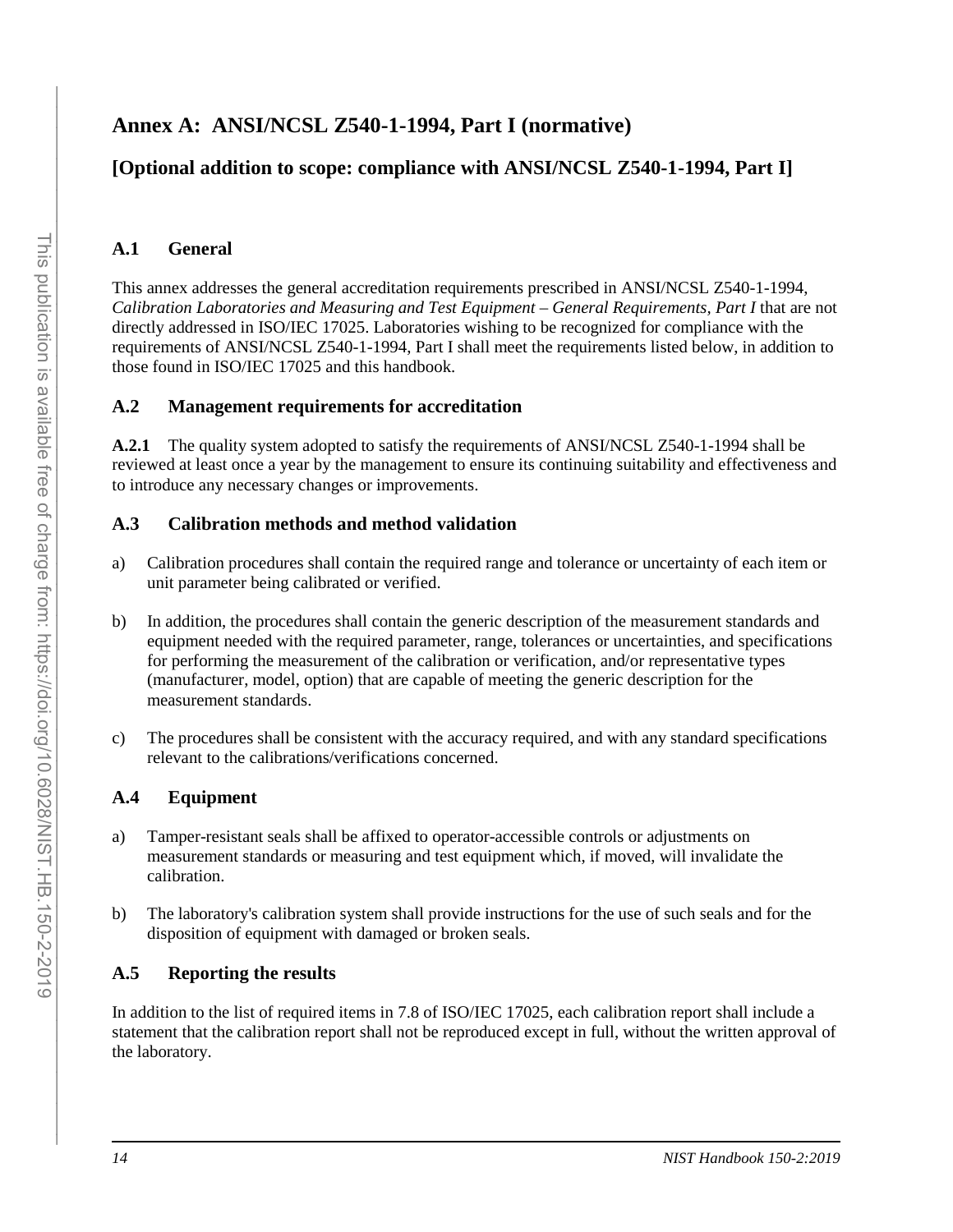# <span id="page-24-0"></span>**Annex B: Dimensional measurements (normative)**

### **B.1 General**

This annex contains specific technical requirements not covered in ISO/IEC 17025 that are applicable to a laboratory recognized as competent to carry out dimensional calibrations.

#### **B.2 Accommodation and environmental conditions**

#### **B.2.1 Thermal conditions affecting artifacts**

- a) Measurement results are generally reported as the length at 20 °C. If measurements are made at temperatures other than 20 °C, the uncertainties of the appropriate thermal corrections for the artifacts shall be included in the total uncertainty.
- b) For comparison measurements, the uncertainty component shall reflect the uncertainty in the thermal corrections of both the master and unknown artifacts, as well as the temperature difference between them, and the uncertainty of the temperature sensor used.

#### **B.2.2 Ambient temperature considerations**

- a) The temperature stability of the environment shall be sufficient for the gage and measurement system to be in thermal equilibrium.
- b) If measurements are made in slowly changing environments, a suitable measurement model, which includes the effects of the drift, shall be used. Theoretical and experimental verification of the model should be available.

**B.2.3** For typical gages made of well-characterized materials (steel, carbide, or ceramic), ± 10 % shall be used as the standard uncertainty of the thermal expansion coefficient unless there is documentation of a lower value.

**B.2.4** The laboratory shall have a documented policy regarding responses to environmental conditions outside of specified range.

#### **B.3 Equipment**

**B.3.1** The laboratory shall have temperature-measuring capabilities suitable for the calibration procedure and the desired measurement uncertainty.

NOTE Calibrations involving direct comparisons of artifacts of similar size and materials will, in general, have modest requirements. Absolute calibrations or comparisons between artifacts of different sizes and/or materials will require more accurate temperature measurement or adjustment of the measurement uncertainty.

**B.3.2** A laboratory that makes mechanical comparisons of masters and test pieces of dissimilar materials shall have force measuring equipment to determine the force on the probe or probes. A correction for differential probe penetration should be applied as long as the probe has maintained its desired geometry.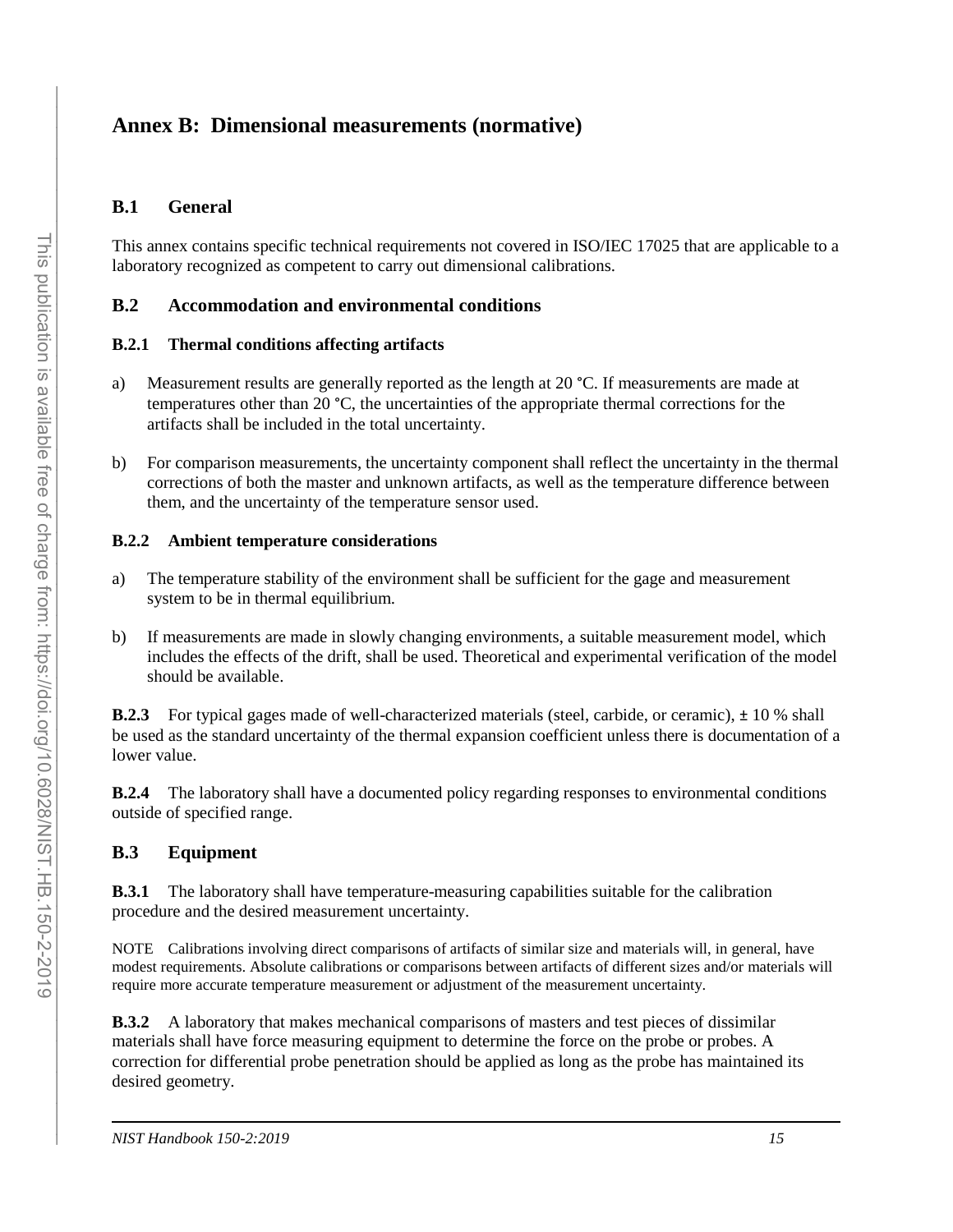# <span id="page-25-0"></span>**Annex C: Time and frequency measurements (normative)**

#### **C.1 General**

This annex contains specific technical requirements not covered in ISO/IEC 17025 that are applicable to a laboratory recognized as competent to carry out time and frequency calibrations.

#### **C.2 Measurement traceability**

**C.2.1** Because a waveform is a set of ordered pairs (i.e., time, voltage), traceability of both the time and voltage shall be in place.

NOTE This is normally demonstrated by calibration of a high-speed oscilloscope or calibration of a fast-rise generator by an external source meeting the requirements in NIST Handbook 150, Annex B.

**C.2.2** Laboratories that utilize a Global Positioning System Disciplined Oscillator (GPSDO) to establish traceability shall:

- a) have procedures in place to ensure GPS is locked and working properly;
- b) consider the internal oscillator's short-term stability and measurement time in the laboratory's reported uncertainty.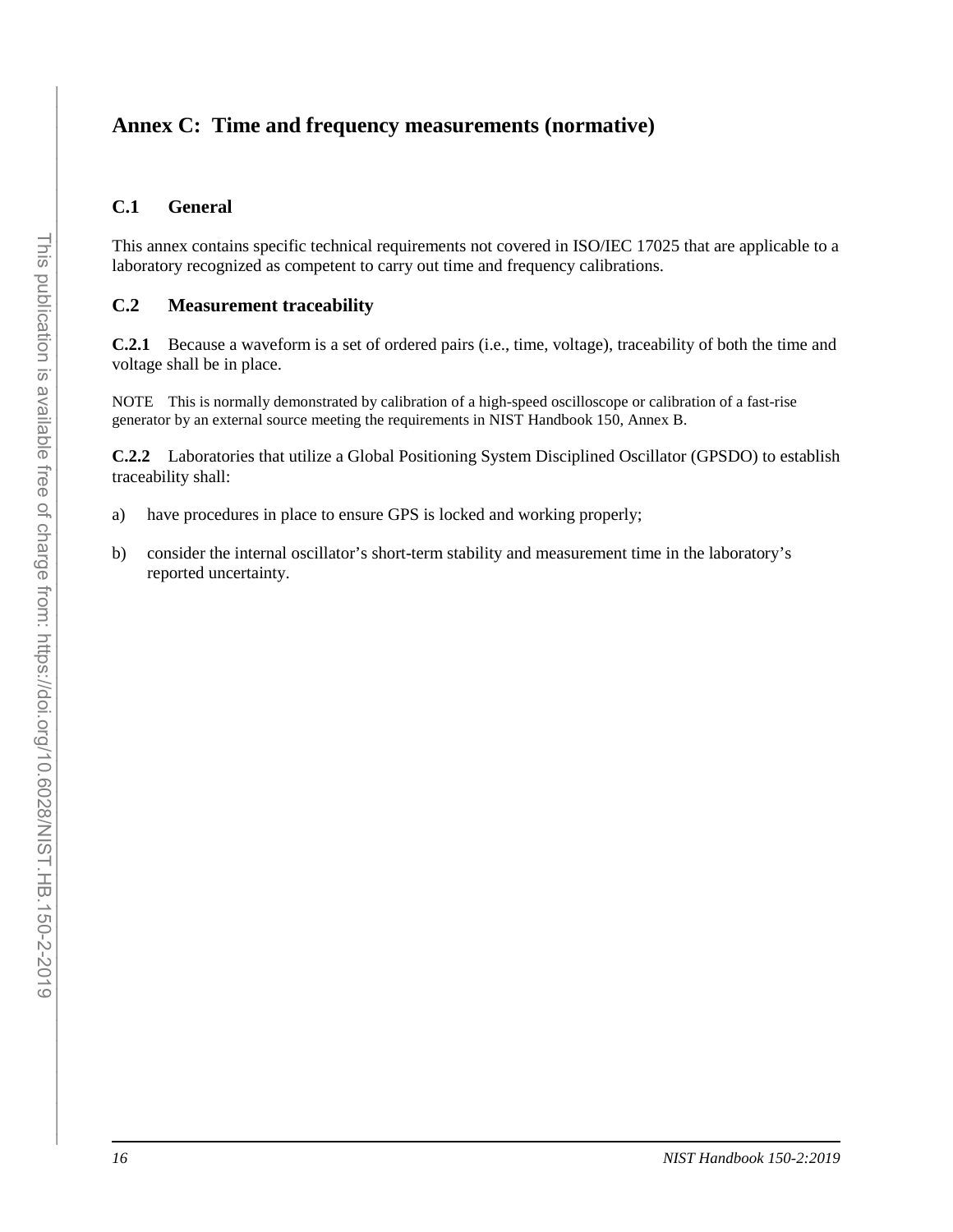# <span id="page-26-0"></span>**Annex D: Mechanical measurements (normative)**

#### <span id="page-26-1"></span>**D1 Force calibrations**

#### **D1.1 General**

The purpose of this section is to specify the technical criteria that shall be met when performing calibrations of force-measuring instruments.

#### **D1.2 Procedural standard methods**

All measurement procedures, accommodation and environmental conditions, instruments and equipment used, and the reporting of results when conducting a force-related calibration, shall comply with one or both of the following referenced standards documents, except in special circumstances (see below):

ASTM E74, *Standard Practices of Calibration and Verification of Force-Measuring Instruments* ISO 376: *Metallic materials- Calibration of force-proving instruments used for the verification of uniaxial testing machines* 

*Special circumstances*: Laboratories may be accredited to other documentary standards methods or laboratory-developed methods once they have been assessed for them.

#### **D1.3 Accommodation and environmental conditions**

**D1.3.1** All instruments shall be allowed sufficient time to reach room temperature prior to calibration.

**D1.3.2** The recommended calibration temperature is 23 °C (73.4 °F), however, calibrations shall be conducted within the temperature ranges specified by the procedural method used.

**D1.3.3** During calibration, the temperature shall be monitored at a location that reflects the temperature of the instrument.

**D1.3.4** Temperature stability shall be maintained in accordance with the procedural method used.

**D1.3.5** If the temperature variations exceed  $\pm$  0.2 °C during the calibrations of non-temperature compensated instruments such as proving rings, the calibration data shall be corrected in accordance with the applicable force calibration standard.

# **D1.4 Equipment**

#### **D1.4.1 Primary force standards (ASTM E74)**

**D1.4.1.1** A laboratory that performs primary force standards calibrations shall directly apply a deadweight force without intervening mechanisms such as levers, hydraulic multipliers, or the like, whose mass has been determined by comparison with mass reference standards traceable to the International System of Units (SI).

 $\mathcal{L}_\text{max} = \mathcal{L}_\text{max} = \mathcal{L}_\text{max} = \mathcal{L}_\text{max} = \mathcal{L}_\text{max} = \mathcal{L}_\text{max} = \mathcal{L}_\text{max} = \mathcal{L}_\text{max} = \mathcal{L}_\text{max} = \mathcal{L}_\text{max} = \mathcal{L}_\text{max} = \mathcal{L}_\text{max} = \mathcal{L}_\text{max} = \mathcal{L}_\text{max} = \mathcal{L}_\text{max} = \mathcal{L}_\text{max} = \mathcal{L}_\text{max} = \mathcal{L}_\text{max} = \mathcal{$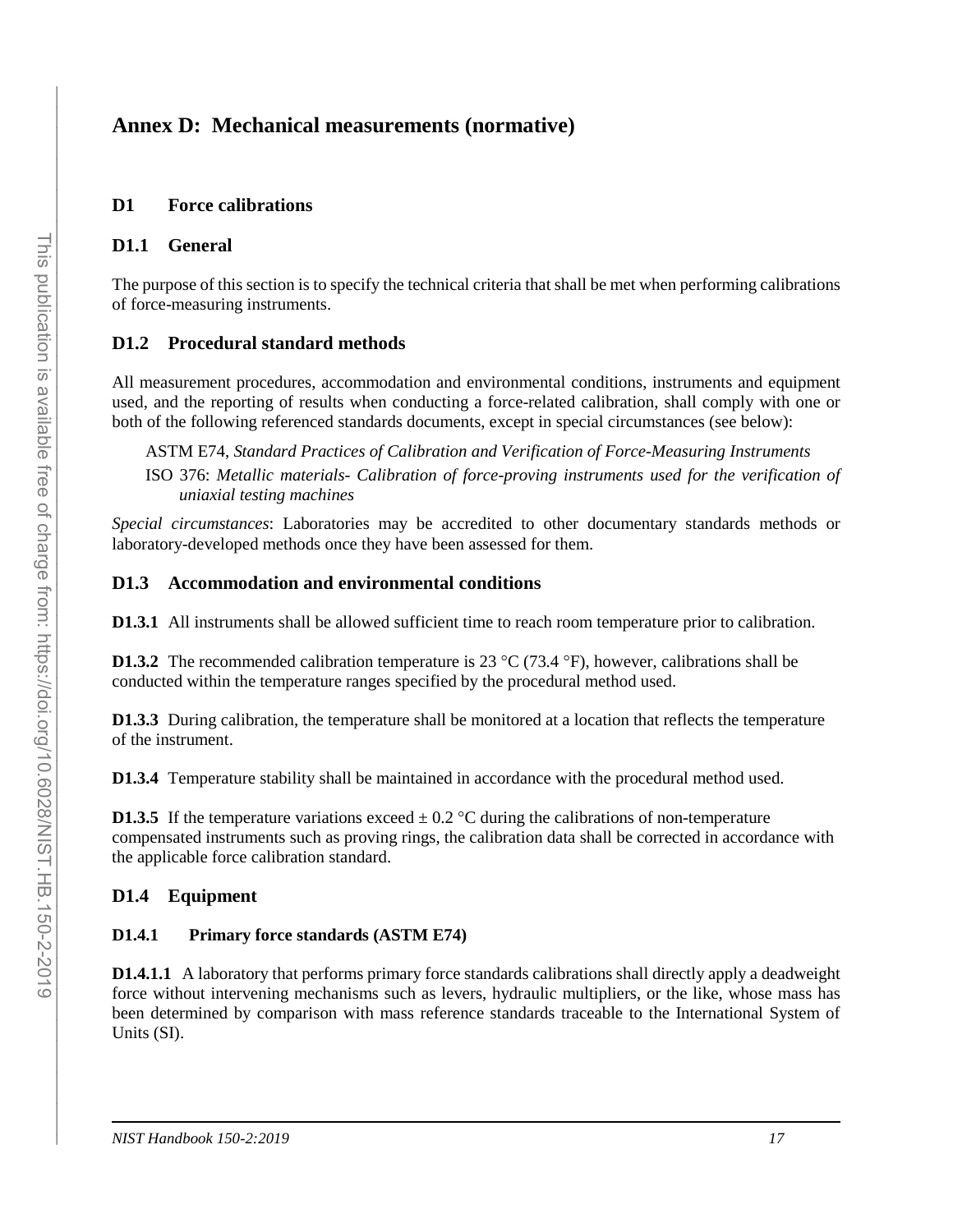**D1.4.1.2** Primary force standard deadweight machines shall not have any mechanism for amplifying the force such as levers, hydraulic multipliers or the like, or any mechanism that counterbalances the frame (or tare).

**D1.4.1.3** Weights used as primary standards in deadweight machines shall be made of rolled, forged, or cast metal.

**D1.4.1.4** The surface roughness of the weights shall meet the requirements of the applicable force calibration standard.

**D1.4.1.5** If the weights are plated or coated, the finish shall be of a proven design and of a material such as cadmium or nickel-chromium.

**D1.4.1.6** The forces developed by the weights shall be determined using formula 1,

$$
F = mg[1 - (\rho_a/\rho_w)],\tag{1}
$$

where

 $F =$  force (N),

 $m =$  mass (kg),

 $g =$ local acceleration due to gravity  $(m/s<sup>2</sup>)$ ,

 $\rho_a$  = density of air, and

 $\rho_w$  = density of the weight (same units as  $\rho_a$ ).

**D1.4.1.7** This requires that the laboratory shall have knowledge of the local gravity, its uncertainty, and the local air buoyancy correction.

**D1.4.1.8** The masses of the weights shall be known to within 0.005 % of their nominal values by comparison to reference standards traceable to the International System of Units (SI). The local value of the acceleration due to gravity, calculated within  $0.0001 \text{ m/s}^2$  (10 mGal), may be obtained from the National Geodetic Information Center, National Oceanic and Atmospheric Administration.

**D1.4.1.9** The laboratory shall keep records of the calibration of all weights used as standards.

**D1.4.1.10** The uncertainty of the vertical component of force applied by the weights shall also be stated in the laboratory records and in reports of calibration.

**D1.4.1.11** The masses of the weights shall be determined initially and the determination repeated if damage or disassembly of the machine occurs.

**D1.4.1.12** Verification of force realization shall be demonstrated through an intercomparison program as outlined by the laboratory's quality system.

#### **D1.4.2 Secondary force standards (ASTM E74)**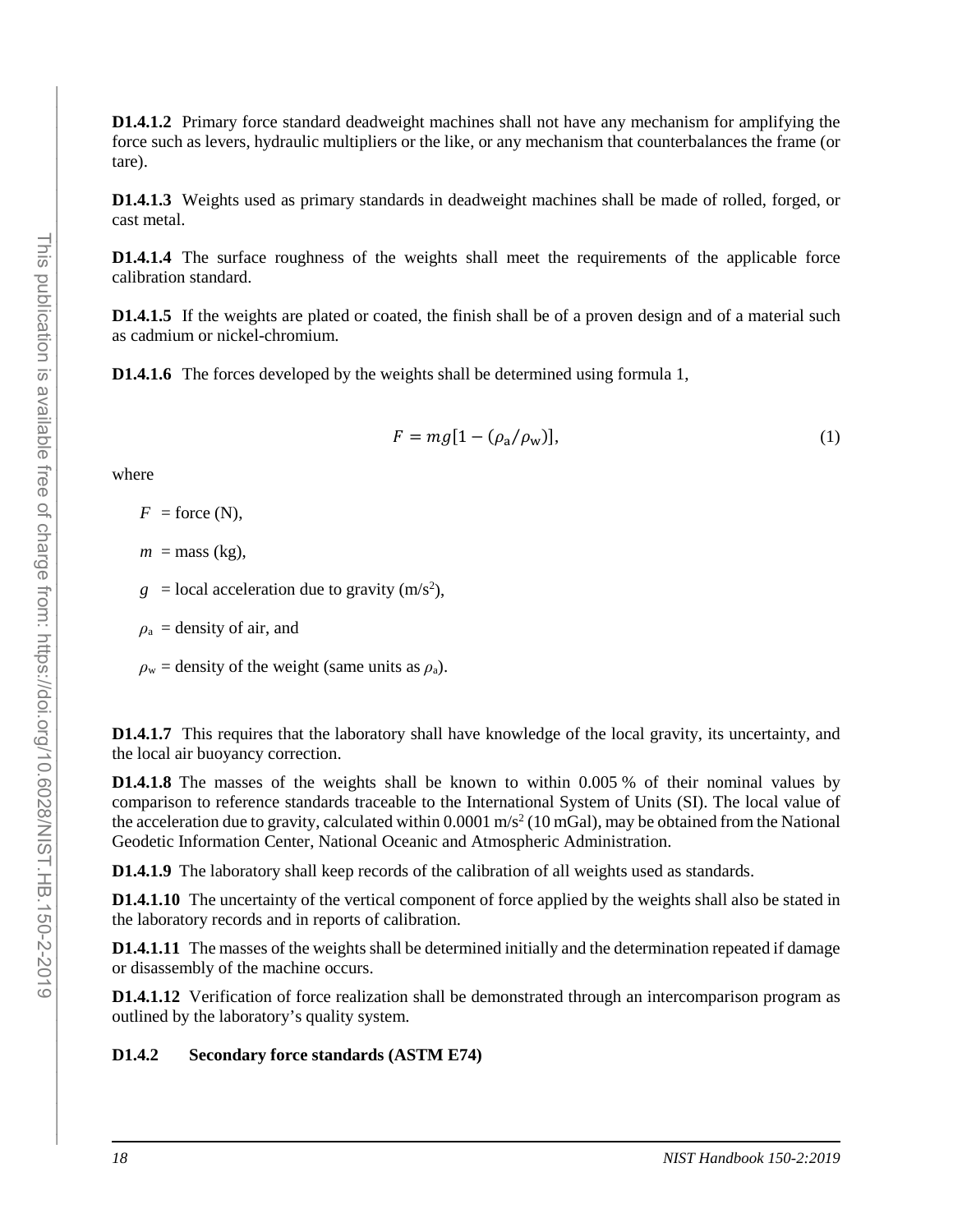**D1.4.2.1** Secondary force standards shall have been calibrated against primary force standards, with the exception that secondary force standards having capacities exceeding 1 000 000 lbf (4.4 MN) may be calibrated against a combination of several lower-capacity secondary force standards loaded in parallel.

**D1.4.2.2** If several secondary force standards are combined and loaded in parallel to meet special needs for high capacities exceeding 1 000 000 lbf (4.4 MN):

- a) those secondary force standards shall have equal compliance, and
- b) forces shall be applied equally to each of those secondary force standards.

**D1.4.2.3** Secondary force standards used shall have a suitable force calibration frame or mechanism to ensure an axial force application to the unit under test. The secondary system should exhibit no parasitic, frictional or mechanical losses during use.

**D1.4.2.4** Any perturbations shall have been characterized.

#### **D1.4.3 Uncertainty of the applied forces**

The uncertainty of the applied forces generated shall be determined using appropriate methods, such as recommended in ASTM E74 and ISO 376.

#### **D1.4.4 Overloaded or repaired instruments**

**D1.4.4.1** Any force standard or multiplying system that is repaired or modified in a way that may result in changes in the calibration curve shall be recalibrated prior to use.

**D1.4.4.2** Any instrument that sustains an overload that produces a change in the zero-force output of 1 % or more shall be recalibrated prior to use.

#### **D1.4.5 Accessory hardware**

All calibration hardware that is subject to calibration forces such as coupling nuts, pull-rods, adapters, etc., shall be clearly labelled with the maximum allowable force they can sustain.

#### **D1.4.6 Electrical instruments**

The electrical instrumentation used to calibrate force-measuring instrumentation shall comply with the requirements specified by the procedural method used.

#### **D1.5 Calibration**

#### **D1.5.1 Distribution and number of calibration forces**

The calibration forces shall be distributed over the full range of the force-measuring instrument as specified by the procedural method used. Note that the requirements of ASTM E74 and ISO 376 differ.

#### **D1.5.2 Randomization of force application conditions**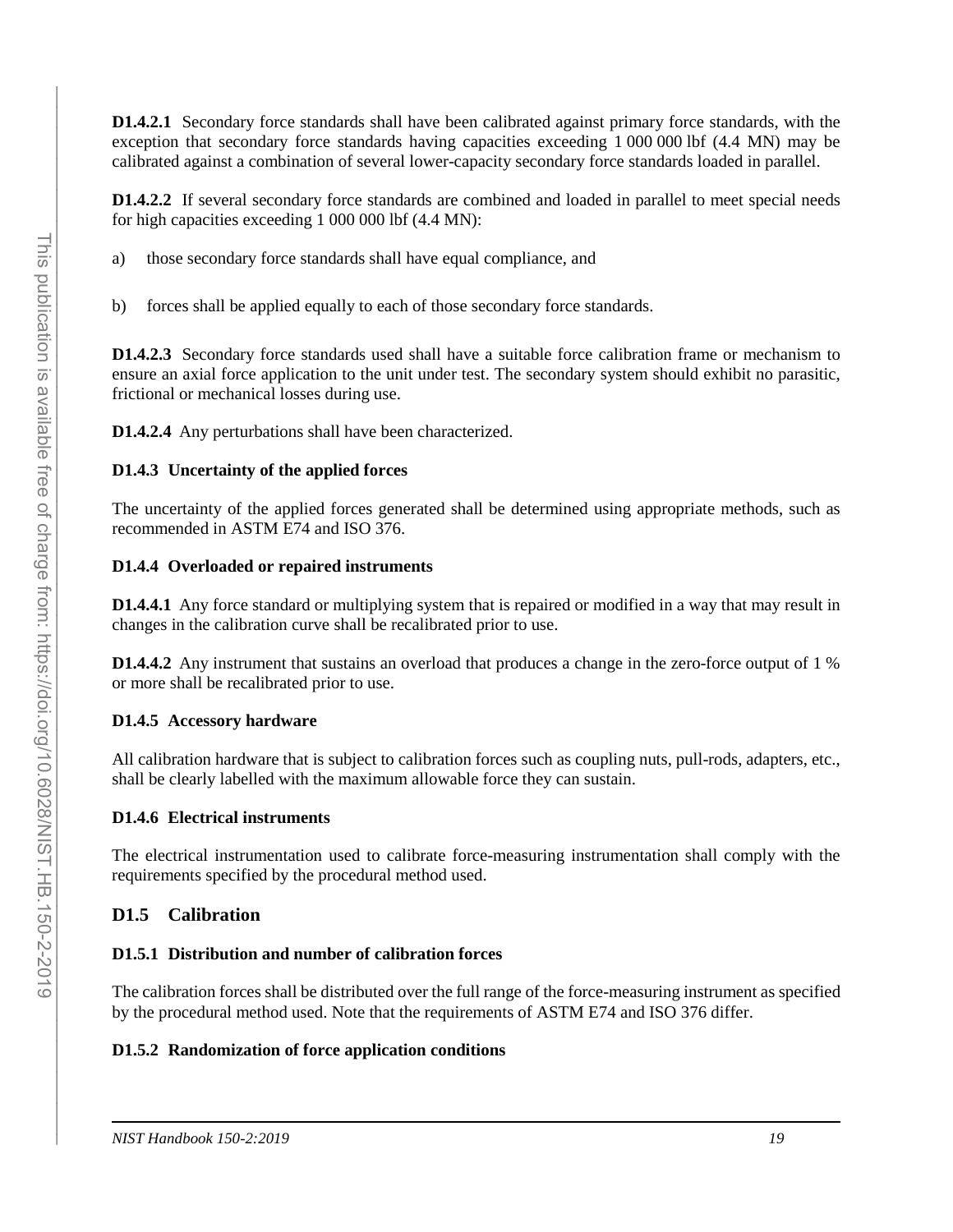Randomization of force application conditions is of primary importance. The instrument undergoing calibration shall be rotated in the calibration machine and subjected to other randomizations in accordance with the procedural method used.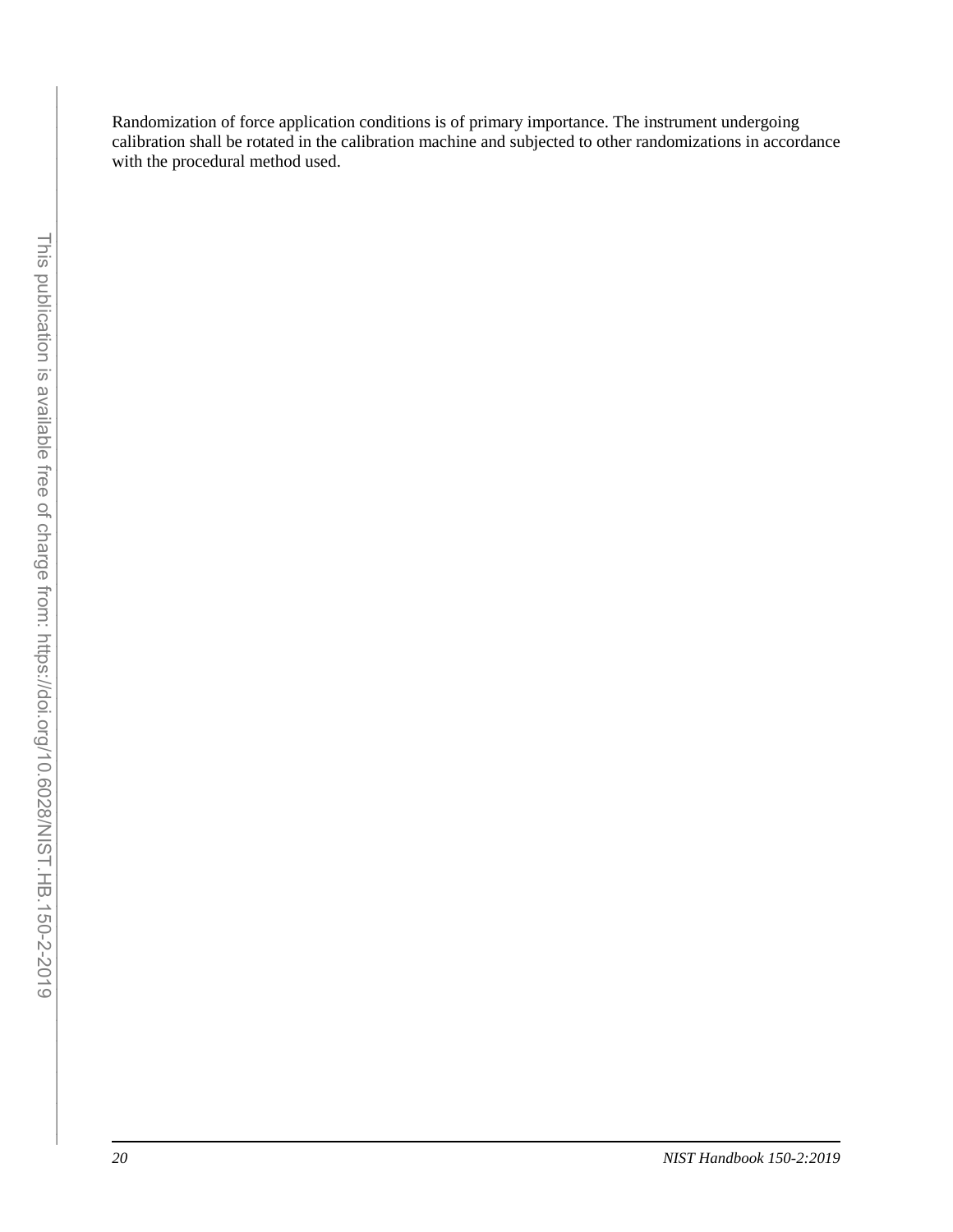### **D1.6 Records**

All measurements shall be appropriately recorded and maintained in accordance with the procedural method used where those requirements exceed those of ISO/IEC 17025.

#### **D1.7 Reporting the results**

**D1.7.1** In addition to the report requirements of ISO/IEC 17025, the laboratory shall provide calibration reports that conform to the requirements of ASTM E74, ISO 376 or both.

**D1.7.2** The calibration report shall state which documentary standard(s) was (were) followed.

**D1.7.3** In cases where other procedural standards are followed, the calibration report shall, at a minimum, contain the following information:

- a) manufacturer and serial number of the instrument calibrated;
- b) type of reference standard used (i.e., primary standard, secondary standard), including the uncertainty in the applied force;
- c) if critical to transducer performance, identification of the force application fittings used;
- d) temperature at which the calibration was performed, including limits of temperatures variations during the calibrations;
- e) listing of the calibration forces applied and deflections observed;
- f) the calibration curve, including the method of analysis used to obtain the curve, and the deviations of the experimental data for the fitted curve;
- g) the uncertainty associated with the calibration results and limits of assigned force ranges if such limits are required.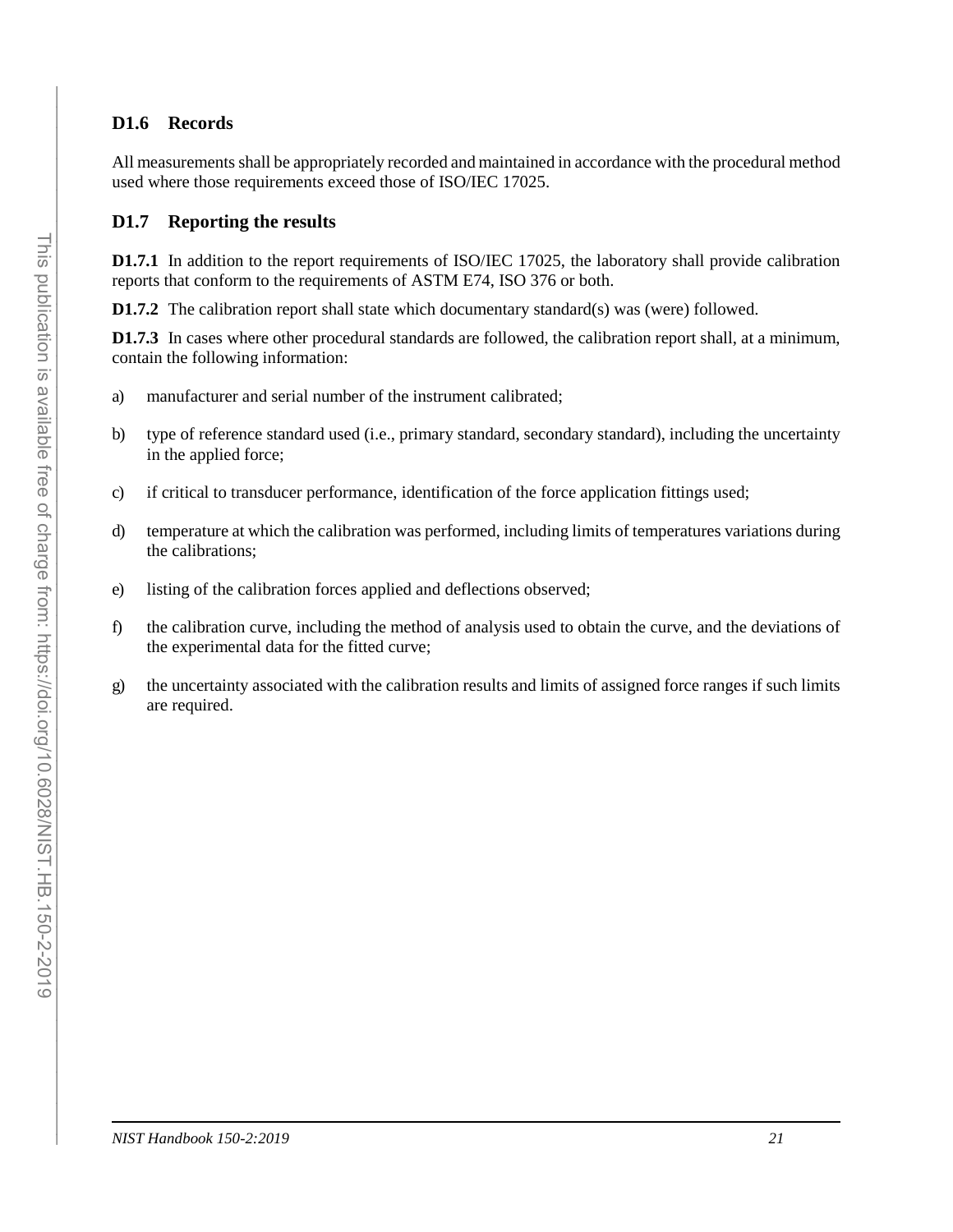# <span id="page-31-0"></span>**D2 Mass calibrations**

# **D2.1 General**

The purpose of this annex is to specify the criteria needed to assess the competence of a calibration laboratory that performs mass calibrations. Note that the echelon classifications referenced below are further defined in NIST Handbook 143, Table 4.

# **D2.2 Accommodation and environmental conditions**

**D2.2.1** To be deemed capable of making adequate measurements, calibration laboratories shall provide an environment with adequate environmental controls appropriate for the level of measurements to be made, according to echelon classes.

**D2.2.2** The environmental conditions shall be within the specifications of the weighing instruments where applicable.

**D2.2.3** Instruments measuring environmental conditions shall be used in close proximity to the balance being used. For Echelon I, temperature may be measured inside the weighing chamber when there is a difference between the air temperature in the balance chamber and the surrounding area.

**D2.2.4** The laboratory shall maintain limited access to the calibration area and minimize contamination (maintain a clean surface) for locations where calibration items are being tested.

**D2.2.5** Vibration shall not diminish the performance of precision analytical balances and mass comparators.

**D2.2.6** Undesirable effects due to static electricity shall be controlled, if needed, with methods such as humidity, anti-static, deionizing radiation devices, the grounding of balances or operators, or with the use of special conductive flooring, and selection of proper clothing for staff.

**D2.2.7** Laboratories shall evaluate the level of significance for buoyancy corrections for all mass calibrations.

# **D2.3 Procedures and method validation**

**D2.3.1** The procedures and formula chosen for the mass measurement, the reference standard(s) to be used, and the equipment to be used for a calibration shall provide acceptable levels of uncertainty for that calibration.

**D2.3.2** A documented procedure, compliant with the requirements of OIML or ASTM documentary standards for mass, shall be available in the laboratory to determine the correct algorithm to be used for the specific calibration.

# **D2.4 Equipment**

**D2.4.1** Due to comparison methods and calculations used in mass calibration, the uncertainty of measurement results from auxiliary instruments for Echelons I and II, (e.g., scale, analytical balance, mass comparator) is less important than the precision of the instrument. However, if such equipment used for comparison are repaired or serviced:

a) they shall be reevaluated to ascertain the current level of precision prior to use, and

 $\mathcal{L}_\text{max} = \mathcal{L}_\text{max} = \mathcal{L}_\text{max} = \mathcal{L}_\text{max} = \mathcal{L}_\text{max} = \mathcal{L}_\text{max} = \mathcal{L}_\text{max} = \mathcal{L}_\text{max} = \mathcal{L}_\text{max} = \mathcal{L}_\text{max} = \mathcal{L}_\text{max} = \mathcal{L}_\text{max} = \mathcal{L}_\text{max} = \mathcal{L}_\text{max} = \mathcal{L}_\text{max} = \mathcal{L}_\text{max} = \mathcal{L}_\text{max} = \mathcal{L}_\text{max} = \mathcal{$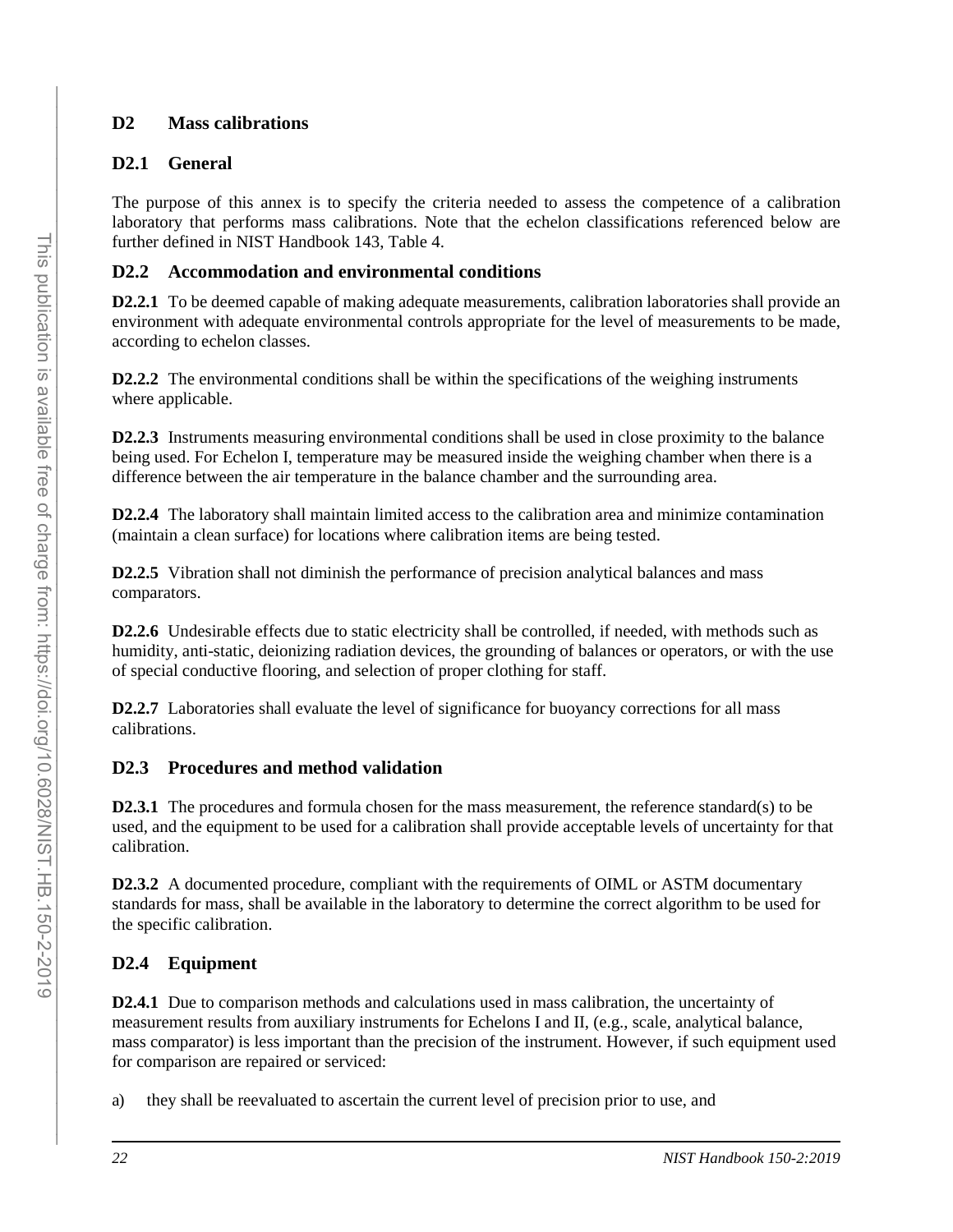b) the uncertainty estimate shall reflect the post-repair performance.

**D2.4.2** The precision of the scale, analytical balance, or mass comparator, as determined through appropriate process control charts, shall be suitable to the echelon class for which it is used.

**D2.4.3** For an application where external standards are used for comparison, appropriate control charts shall be maintained to evaluate the process standard deviation.

# **D2.4.4 Balances**

**D2.4.4.1** Balances used as a direct comparison to the mass unit shall be calibrated prior to use.

**D2.4.4.2** For an application requiring balance accuracy, the laboratory shall choose appropriate and correct calibration procedures and calculations.

**D2.4.4.3** Balances used as dividers and multipliers of the mass unit shall be capable of providing the appropriate uncertainty and linearity requirements of the echelon class for which they are used.

**D2.4.4.4** Calibration of built-in standards shall be performed periodically and shall be verified prior to use. History from measurement control programs (surveillance testing) may be used to determine calibration intervals.

# **D2.4.5 Environmental sensors**

**D2.4.5.1** Measurement results data from instruments used to monitor environmental conditions in the laboratory shall be traceable to the International System of Units (SI) through a suitable national laboratory (directly or by way of an accredited laboratory).

**D2.4.5.2** These instruments shall be recalibrated periodically unless intrinsic (defining) standards are employed.

**D2.4.5.3** Calibration and intercomparison periods shall be documented by the laboratory.

**D2.4.5.4** For intrinsic standards, data from intercomparison with standards of known measurement values shall be available.

**D2.4.5.5** Means shall be provided to measure barometric air pressure, air temperature, and relative humidity of the laboratory environment adequate to the method used.

**D2.4.5.6** Documentation of the uncertainty and traceability of these environmental measurement results shall be maintained.

# **D2.5 Standards**

**D2.5.1** Suitable reference standards shall be available at each echelon and range for which the laboratory is accredited.

**D2.5.2** Sufficient historical data and uncertainty analysis shall be available to support the standards used at each level of a traceability hierarchy.

**D2.5.3** Suitable calibration intervals shall be documented and ensured.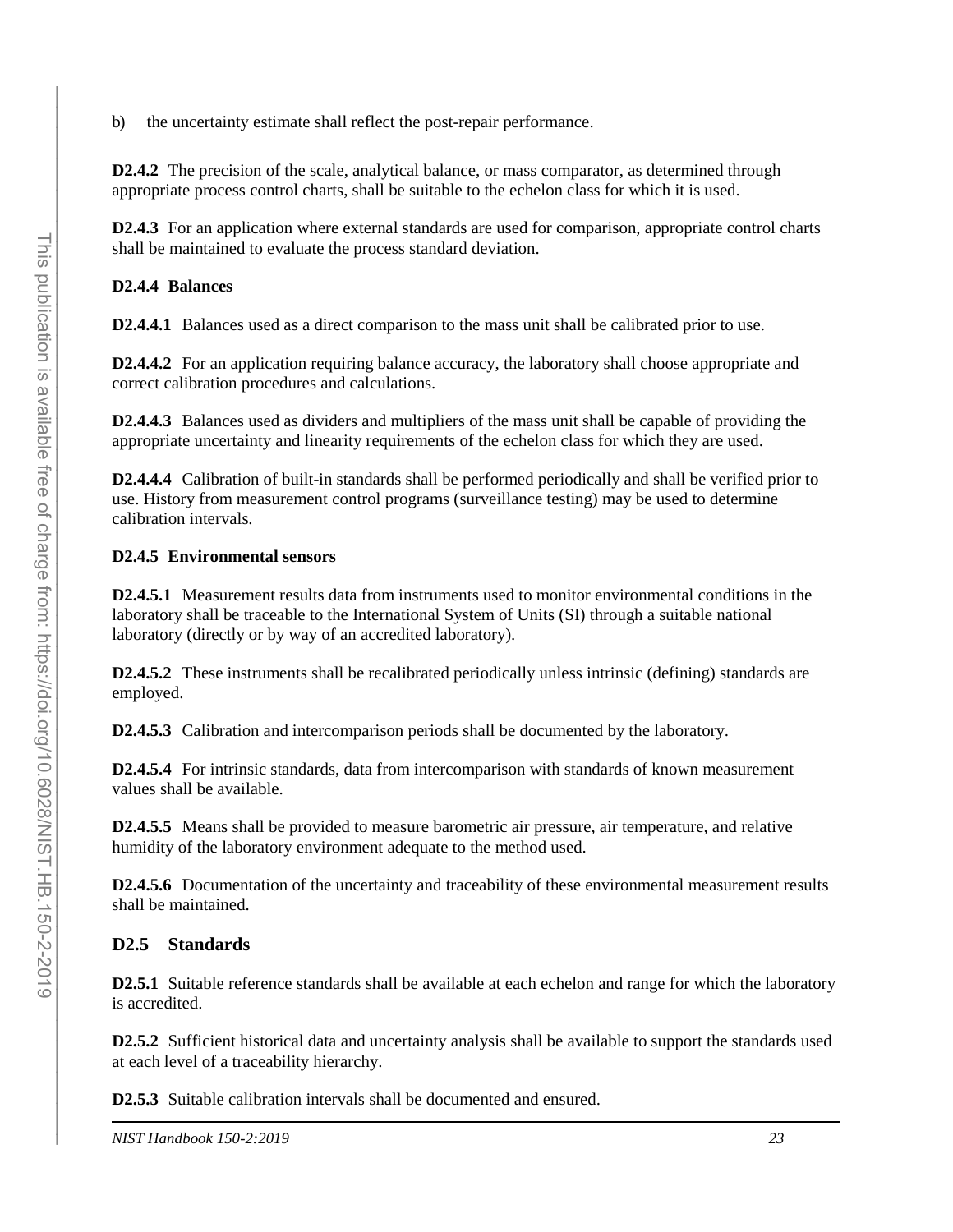**D2.5.4** For Echelon I, the laboratory shall state the presence of a possible systematic error in the combined uncertainty associated with the use of an assumed or reported density in the primary or reference standards (additional type B component) or the laboratory shall have appropriate means to measure the density of mass standards.

**D2.5.5** Each mass standard used as a reference standard by the laboratory shall be calibrated by a National Metrology Institute or by an accredited laboratory with capability adequate to sustain the uncertainty required and maintain traceability to International System of Units (SI).

**D2.5.6** The laboratory shall provide evidence, such as periodic surveillance, that the mass standards are, in principle, stable and acceptable for providing calibration services at each echelon for which they are used.

# **D2.6 Handling of test and calibration items**

**D2.6.1** The laboratory shall have documented procedures to ensure adequate chain-of-custody of calibration items if required by law.

**D2.6.2** The laboratory shall document appropriate procedures to ensure that cleaning or adjustments, if performed, ensures the integrity of the standards, and to provide for thermal and other environmental conditioning, where appropriate.

**D2.6.3** The laboratory shall allow adequate stabilization time for mass standards to ensure environmental and thermal stability prior to calibration.

**D2.6.4** Documented procedures to ensure adequate tracking of calibration items shall be appropriate to the class of mass standard. Strings, tags, or labels fastened to the standard are inappropriate for all types of mass standards.

# **D2.7 Assuring the quality of test and calibration results**

**D2.7.1** Appropriate measurement control programs shall be in place and available for review for each echelon and nominal mass range for which calibration data is provided. Appropriate data include balance standard deviations that represent measurement process variation using well-characterized check standard values.

**D2.7.2** Measurement control techniques shall exhibit results consistent with the procedures used to perform calibrations and be integrated into the measurement procedures to accurately reflect the measurement process.

**D2.7.3** For those situations in which statistical information is not inherent to the process, i.e., simple measurements without built-in redundancy checks:

- a) additional measurements shall be made to provide experimental characterization of the measurement sufficient for an adequate estimation of the process uncertainty;
- b) those data shall be available for review.

# **D2.8 Reporting the results**

**D2.8.1** Calibration reports shall describe the mass standards mentioned in the report with sufficient detail to avoid any ambiguity.

 $\mathcal{L}_\text{max} = \mathcal{L}_\text{max} = \mathcal{L}_\text{max} = \mathcal{L}_\text{max} = \mathcal{L}_\text{max} = \mathcal{L}_\text{max} = \mathcal{L}_\text{max} = \mathcal{L}_\text{max} = \mathcal{L}_\text{max} = \mathcal{L}_\text{max} = \mathcal{L}_\text{max} = \mathcal{L}_\text{max} = \mathcal{L}_\text{max} = \mathcal{L}_\text{max} = \mathcal{L}_\text{max} = \mathcal{L}_\text{max} = \mathcal{L}_\text{max} = \mathcal{L}_\text{max} = \mathcal{$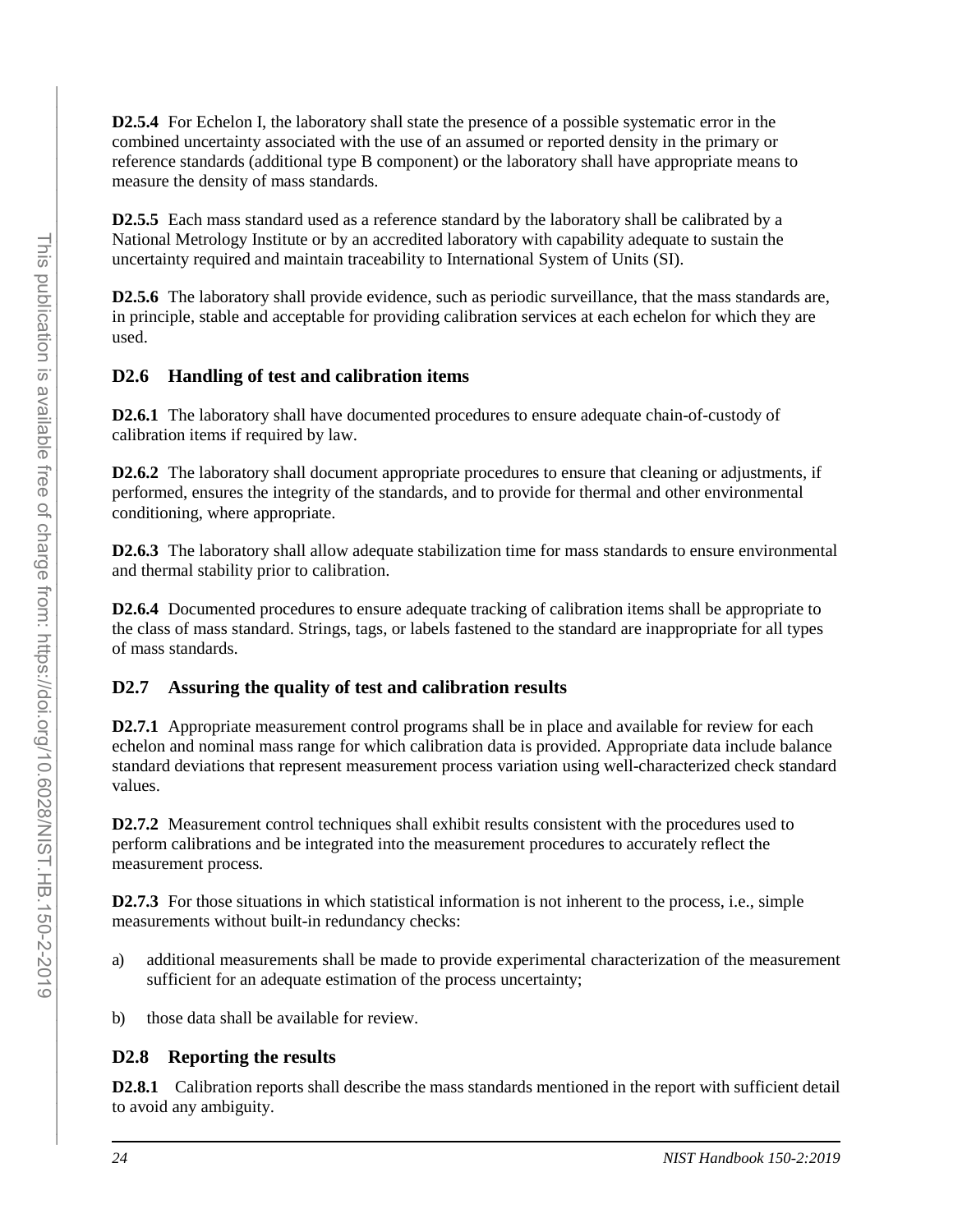**D2.8.2** In addition to the general report requirements of ISO/IEC 17025, for Echelon I and II calibration, additional items to be included on a test report, are:

- a) mass (true mass) values;
- b) conventional (apparent) mass values versus appropriate reference density;
- c) reference density;
- d) uncertainties;
- e) material;
- f) thermal coefficient of expansion (if used in calculations);
- g) construction;
- h) density (assumed or measured, along with measurement method);
- i) any identifying markings;
- j) tolerances, if appropriate;
- k) magnetic susceptibility of mass standards, if evaluated, along with method of evaluation.

**D2.10.2** Environmental parameters measured during the test shall be provided on calibration reports for Echelons I and II. Typical ranges are acceptable for Echelon III. These include: laboratory temperature, barometric pressure, and relative humidity.

**D2.10.3** Information regarding cleaning methods, where applicable, shall be provided on the calibration reports.

**D2.10.4** Calibration reports may include reference to OIML or ASTM classification schemes and tolerances. It is the responsibility of the requestor of the calibration, not the laboratory, to select classifications acceptable for their needs. If conformity is being assessed:

- a) items being calibrated shall meet appropriate specifications for evaluation as well as tolerances or state which items are and/or are not evaluated;
- b) in instances where magnetism, surface finish, density, or other requirements of the specifications are not evaluated for Echelon I and II, a statement to that effect shall be included on the calibration report.

**D2.10.5** The external surface of a mass standard should be free of any sign of abuse or damage. Signs of abuse or misuse include the placement of labels, tags, wires or other material on mass standards. In addition, visible dirt and fingerprints are a sign of misuse for Echelons I and II. It is recommended that the calibration laboratory establish appropriate means for notifying customers regarding any unusual factors, such as signs of abuse regarding the mass standard being tested. Any of these indicators of abuse or damage shall be described in the calibration report.

**D2.10.6** Any out-of-tolerance conditions of the mass standards under test identified through the calibration process shall be noted on the calibration report.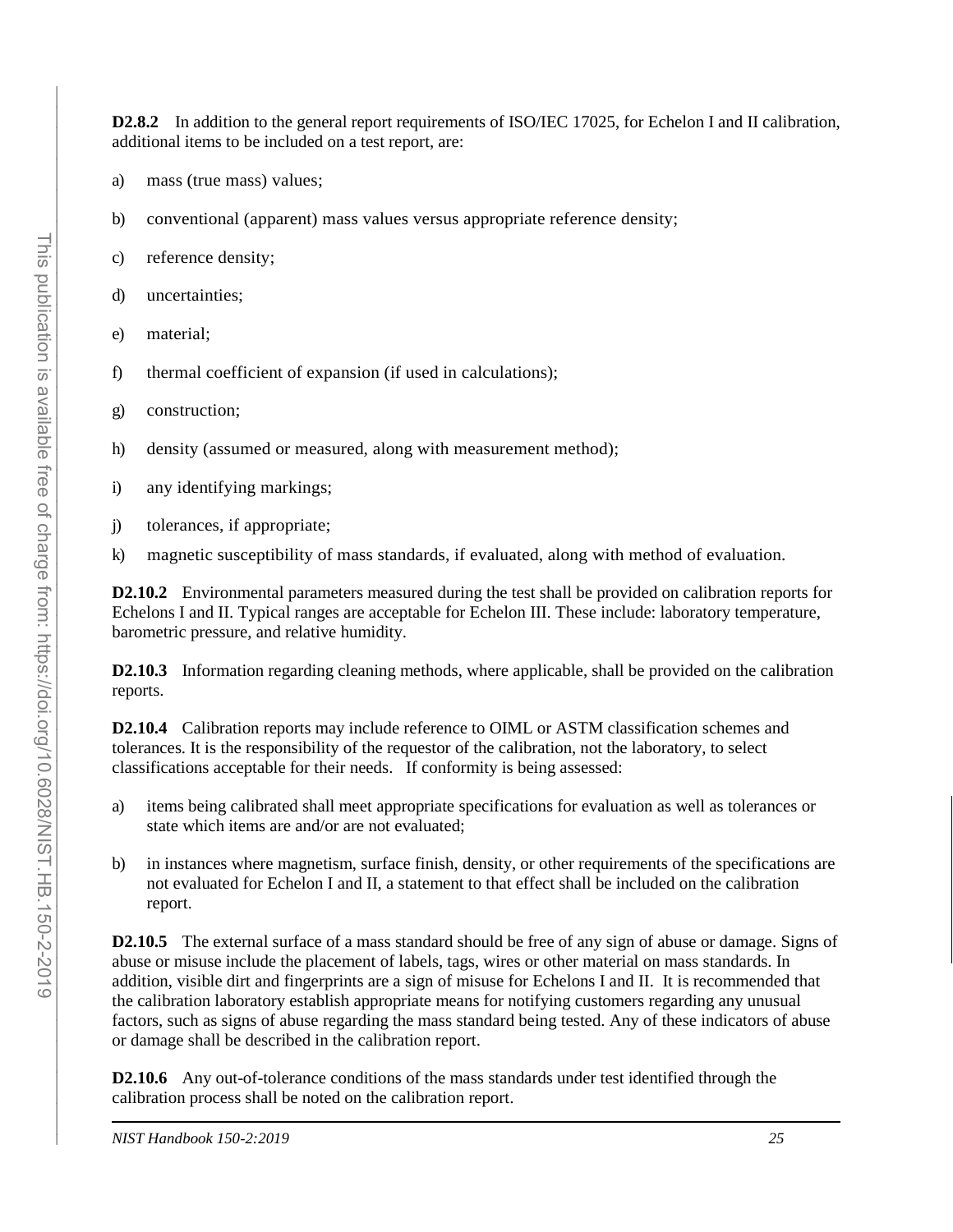# <span id="page-35-0"></span>**D3 Volume calibrations**

# **D3.1 General**

The purpose of this section is to provide the specific technical requirements to assess the competence of a calibration laboratory that performs volume calibrations. Volumetric measurements are obtained from mass measurements of known-density materials. Volume calibrations may be determined by either a gravimetric (weighing procedure) or a volume transfer (comparative) procedure. The two types of procedures have different technical requirements, and both are defined here. Note that the type of calibration procedure used affects the achievable uncertainty.

# **D3.2 Accommodations and environmental conditions**

**D3.2.1** Vibration, air currents, rapid temperature fluctuations, and other environmental variations shall be kept to levels such that they do not diminish the validity of the measurement whether by volume transfer methods or the performance of precision balances or scales when gravimetric methods are used.

**D3.2.2** Relative humidity shall be monitored more closely when evaporation or condensation may be a concern.

# **D3.3 Calibration methods and method validation**

**D3.3.1** The algorithm chosen for the measurement, the reference standard to be used, and the equipment to be used for a calibration shall be correct for that calibration.

**D3.3.2** A documented procedure shall be available in the laboratory.

# **D3.4 Equipment, standards and reference materials**

# **D3.4.1 Gravimetric standards and equipment**

**D3.4.1.1** Mass standards used as reference standards shall be traceable to the International System of Units through standards maintained by a national metrology institute (such as NIST) and be available at each class and range for which the laboratory is accredited.

**D3.4.1.2** When water is used as the medium for gravimetric methods, it shall be deionized or distilled, and its density shall be verified.

**D3.4.1.3** For gravimetric procedures the density shall be calculated/measured to 0.000001  $g/cm<sup>3</sup>$ .

**D3.4.1.4** The quality of water used as a calibration medium shall be of adequate purity (potable) and cleanliness and free from excess air entrapment.

**D3.4.1.5** Gravimetric methods shall be performed using weighing equipment with adequate accuracy and precision for the uncertainty of the measurement procedure.

**D3.4.1.6** Appropriate control charts or range charts shall be maintained to verify the volume measurement process.

**D3.4.1.7** Mass calibration variability shall not be used to estimate variability for gravimetric volume calibrations.

**D3.4.1.8** Gravimetric methods require the means to adequately measure barometric air pressure, air temperature, water temperature, and relative humidity of the laboratory environment to perform proper

 $\mathcal{L}_\text{max} = \mathcal{L}_\text{max} = \mathcal{L}_\text{max} = \mathcal{L}_\text{max} = \mathcal{L}_\text{max} = \mathcal{L}_\text{max} = \mathcal{L}_\text{max} = \mathcal{L}_\text{max} = \mathcal{L}_\text{max} = \mathcal{L}_\text{max} = \mathcal{L}_\text{max} = \mathcal{L}_\text{max} = \mathcal{L}_\text{max} = \mathcal{L}_\text{max} = \mathcal{L}_\text{max} = \mathcal{L}_\text{max} = \mathcal{L}_\text{max} = \mathcal{L}_\text{max} = \mathcal{$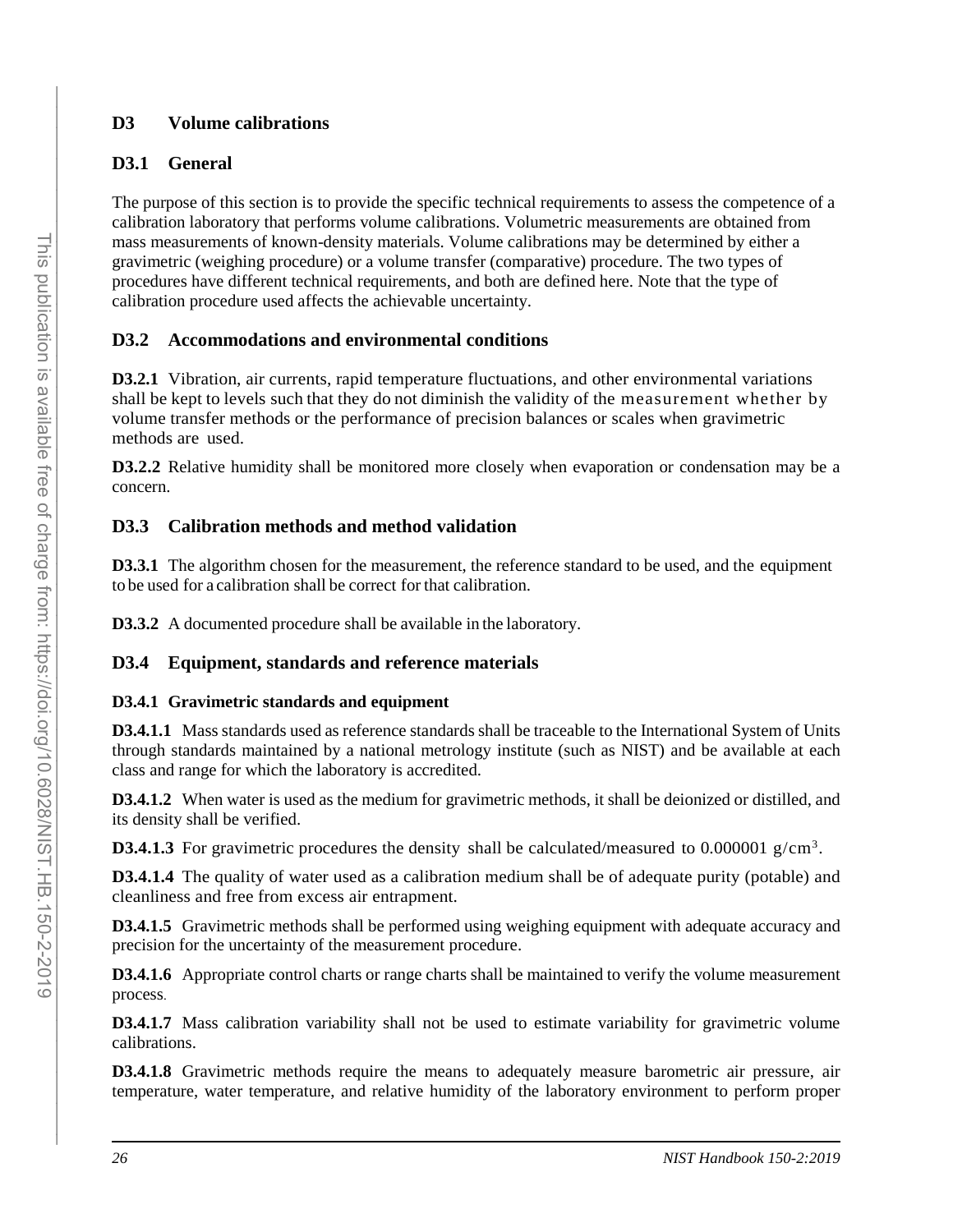buoyancy corrections and calculate or look up accurate water density. Environmental measuring equipment shall be appropriate to support the volume calibration method used.

#### **D3.4.2 Volumetric standards**

**D3.4.2.1** Volume standards used as reference standards in the laboratory shall be traceable to the SI through standards maintained by a national metrology institute (such as NIST).

**D3.4.2.2** The laboratory shall have appropriate programs and procedures in place for verification and recalibration of its volume standards.

**D3.4.2.3** Volumetric methods require accurate temperature measurements. Environmental measuring equipment shall be appropriate to support the volume calibration method used.

**D3.4.2.4** Extreme care shall be used to measure water temperatures. The accuracy of water density calculations is severely degraded by inaccurate water temperature measurements and the presence of thermal gradients.

#### **D3.5 Handling of calibration items**

**D3.5.1** The volume standard being calibrated shall be free of any sign of abuse or damage, such as dents, chips, improper draining due to lack of cleanliness, and dirty sight gages.

**D3.5.2** The laboratory shall have documented procedures to ensure adequate chain-of-custody of calibration items if required by law.

**D3.5.3** Procedures shall be documented to ensure adequate tracking glass or metal volumetric standards.

#### **D3.6 Assuring the quality of calibration results**

**D3.6.1** Measurement control programs shall be in place and available for review for each measurement type (based upon procedures) and nominal volume range for which calibration data is provided.

**D3.6.2** Measurement control techniques shall be implemented, with the resulting data available for review.

**D3.6.3** For those situations in which statistical information is not inherent to the process, i.e., simple measurements without built-in redundancy checks, additional measurements shall be made to provide experimental characterization of the measurement that is sufficient for an adequate estimation of the measurement uncertainty.

#### **D3.7 Reporting the results**

**D3.7.1** As required by ISO/IEC 17025, calibration reports shall describe the volume standards with sufficient detail to avoid any ambiguity. In addition to those items required by ISO/IEC 17025, calibration reports shall contain the following items:

- a) volume;
- b) uncertainty;
- c) reference temperature;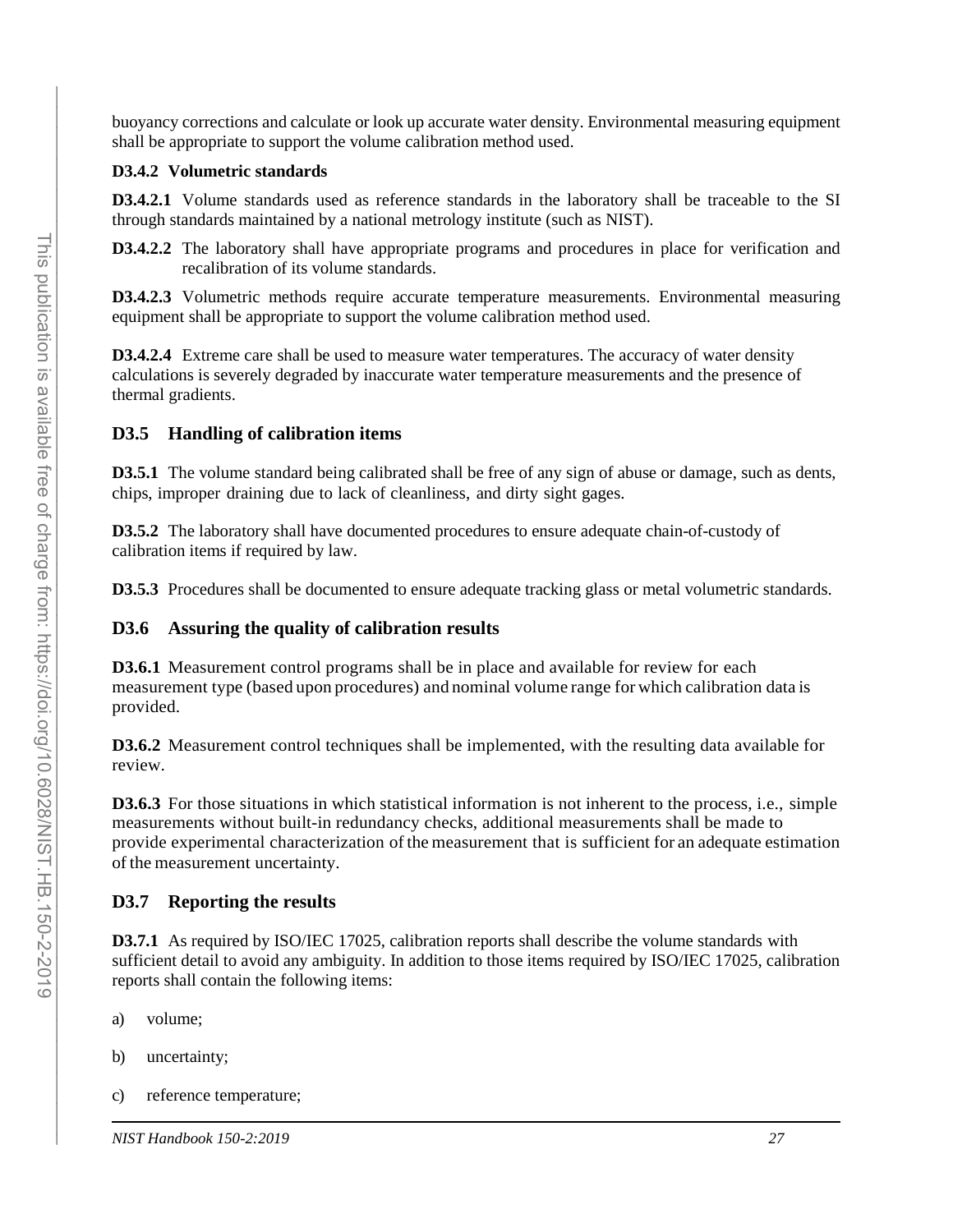- d) material of the standard submitted for calibration;
- e) thermal coefficient of expansion (assumed, measured, or provided by the manufacturer) used;
- f) construction of the item being calibrated;
- g) any identifying markings;
- h) any tolerances if appropriate (See section regarding conformity statements).

**D3.7.2** Environmental parameters measured during the calibration shall be provided on the calibration report as appropriate. These measurements include laboratory air temperature, volume standard temperature, temperature of the medium, barometric pressure, and relative humidity.

**D3.7.3** Conformity assessment to a classification scheme is often required for customers using volume standards. If a statement of conformity is being made:

- a) the volume standards being calibrated shall meet the appropriate classifications such as NIST, ASTM, API, or OIML;
- b) the calibration reports shall clearly identify the classification scheme with revision date to which the conformity assessment was made;
- c) conformity statements shall clearly specify to which results they apply and which specifications and tolerances, or parts thereof, are met or not met;
- d) out-of-tolerance conditions shall be reported.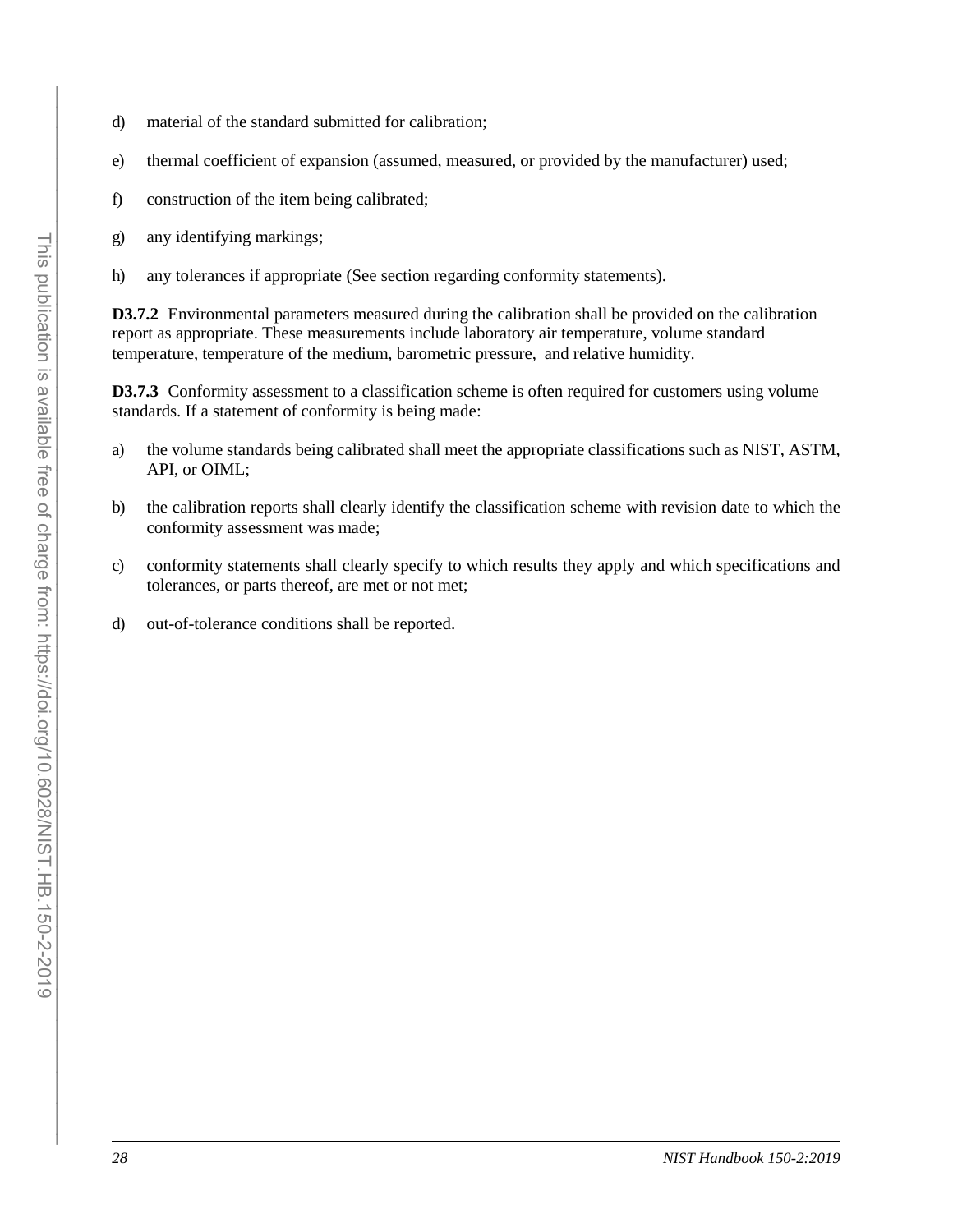# <span id="page-38-0"></span>**Annex E: Requirements for NVLAP-accredited legal metrology laboratories**

# **E.1 Scope**

The purpose of this annex is to specify the criteria legal metrology laboratories (also referred to herein as State weights and measures laboratories) shall meet that are in addition to the requirements of ISO/IEC 17025, NIST HB 150, and NIST HB 150-2 and any of its applicable Annexes. These additional requirements apply to legal metrology laboratories that are both NVLAP accredited and NIST Office of Weights and Measures (OWM) recognized.

While NVLAP-accredited laboratories that are *not* State weights and measures laboratories may choose to follow the requirements in this annex, they will not be assessed to them by NVLAP.

# **E.2 Training requirements**

Training requirements for State weights and measures laboratories are published in NIST Handbook 143, *State Weights and Measures Laboratories Program Handbook*, which is available on the NIST OWM website, accessible from [www.nist.gov.](http://www.nist.gov/) These requirements are summarized in Table E.1 and shall be met by personnel in State weights and measures laboratories who hold approved signatory status for calibration certificates.

# **E.3 Regional Measurement Assurance Program (RMAP) Requirements**

The OWM annually holds Regional Metrology Assurance Program (RMAP) training events for coordination of national weights and measures issues, distribution of updated procedures, and ongoing professional development activities. Proficiency testing, detailed in E.4 below, is also included in these RMAP events. Laboratory personnel involved in calibrations covered by their accreditation shall attend the annual OWM Regional Metrology Assurance Program training events as required for ongoing NIST Office of Weights and Measures recognition.

# **E.4 Proficiency testing (PT) requirements**

PTs are conducted as a part of each RMAP and constitute one of the primary methods used for assessment of competence.

**E.4.1** NVLAP-accredited State weights and measures laboratories shall participate in all RMAP PTs for capabilities listed on their NVLAP scope of accreditation and for those capabilities they desire to add to their scope of accreditation.

**E.4.2** RMAP proficiency tests are accepted by NVLAP, and State weights and measures laboratories shall include them in the Proficiency Testing Schedule required for submission with each application to NVLAP for accreditation or renewal of accreditation.

**E.4.3** Results of RMAP PTs shall be available for review during the NVLAP assessment process.

**E.4.4** State weights and measures laboratories having capabilities on their NVLAP scopes of accreditation for which RMAP PT is not available shall ensure that proficiency testing is done by other means. Laboratories may, under the guidance of OWM and following the documented procedures, coordinate "Mini-MAPs" with other laboratories to cover these capabilities.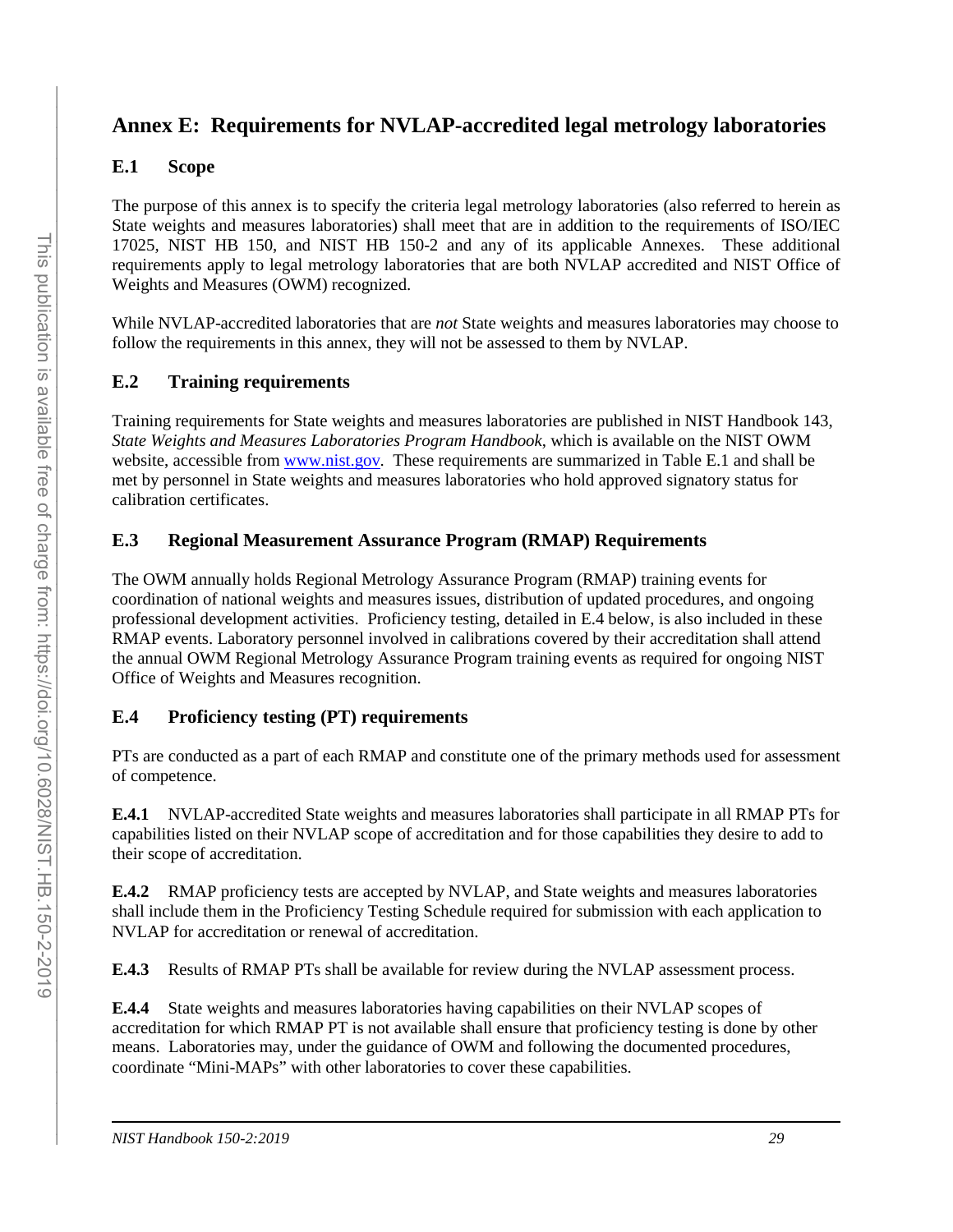| Recognition<br>Level                                                     | <b>Training Required</b>                                                                                                                                                                                                                                                                                  | For Whom                                           | <b>How Often</b>                                                                                                                   |
|--------------------------------------------------------------------------|-----------------------------------------------------------------------------------------------------------------------------------------------------------------------------------------------------------------------------------------------------------------------------------------------------------|----------------------------------------------------|------------------------------------------------------------------------------------------------------------------------------------|
| All Measurement<br>Parameters                                            | <b>Regional Measurement Assurance</b><br>Program (RMAP)Training                                                                                                                                                                                                                                           | At least one staff<br>member                       | Annually                                                                                                                           |
| Legal Metrology*<br>Mass, Echelon III<br>Volume, Echelon<br>$\mathbf{I}$ | Fundamentals of Metrology (1<br>1.<br>week course)<br>Introduction and Orientation to<br>2.<br>Mass and Volume Procedures*<br>Fundamentals of Metrology,<br>3.<br><b>Laboratory Auditing Program</b><br>(LAP) problems<br>Successful completion of<br>4.<br>proficiency testing                           | Usually all staff, at<br>least one staff<br>member | Once Initially<br>Refresher<br>portions<br>covered during<br>Regional<br>Measurement<br>Assurance<br>Program<br>(RMAP)<br>training |
| <b>Mass Calibration</b><br>Echelon III and II                            | All of the above, plus:<br>1.<br>Mass Seminar (2 week course)<br>2.<br>Successful completion of<br>3.<br>proficiency testing for each area<br>on the laboratory Scope                                                                                                                                     | Usually all staff,<br>at least one staff<br>member | Once Initially<br>Refresher<br>recommended<br>every 10 years                                                                       |
| <b>Advanced Mass</b><br>Calibration,<br>Echelon I                        | 1.<br>All of the above, plus:<br>Advanced Mass Seminar (1 week<br>2.<br>course)<br>3.<br><b>Advanced Laboratory Auditing</b><br>Program (LAP) problems<br>Successful completion of<br>4.<br>proficiency testing using<br>weighing designs<br>Optional: Advanced Hands-On<br>5.                            | At least one staff<br>member                       | Once Initially<br>Refresher<br>recommended<br>every 10 years                                                                       |
| Volume<br>Calibration,<br>Echelon I and II                               | Mass Seminar (if available)<br><b>Legal Metrology Requirements</b><br>and Mass Calibration<br>Requirements noted above<br>Volume Calibration Course (1<br>2.<br>week)<br>Successful completion of<br>3.<br>proficiency testing for each area<br>on the laboratory scope using<br>gravimetric calibrations | Usually all staff,<br>at least one staff<br>member | Once Initially<br>Refresher<br>recommended<br>every 10 years                                                                       |
| All measurement<br>parameters in<br>addition to mass<br>and volume       | Documented evidence of training<br>1.<br>2.<br>Successful completion of<br>proficiency testing in each area of<br>the laboratory Scope                                                                                                                                                                    | At least one, as<br>needed                         | At least once;<br>Refresher as<br>needed                                                                                           |

**Table E.1.** NIST Office of Weights and Measures training requirements as published by OWM